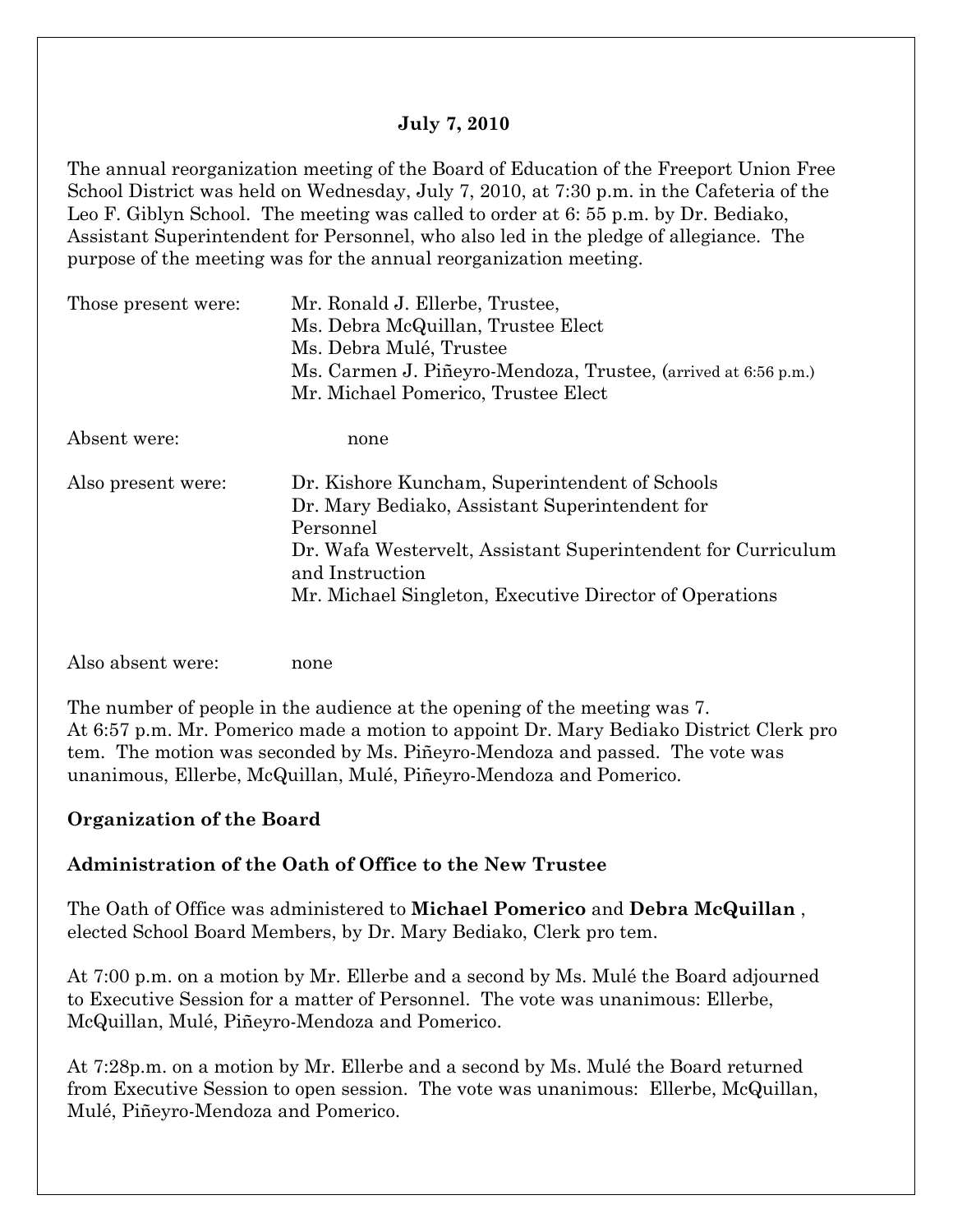## **Nomination and Election of Officers and Oath of Office – President**

On a motion by Mr. Pomerico and a second by Ms. Piñeyro-Mendoza, **Ms. Debra McQuillan** was nominated and elected for the office of President of the Board. There were no other nominations.

The vote was unanimous: Ellerbe, McQuillan, Mulé, Piñeyro-Mendoza and Pomerico.

The clerk pro-tem administered the Oath of Office to the newly elected President.

## **Nomination and Election of Officers and Oath of Office - Vice President**

On a motion by Ms. Piñeyro-Mendoza and a second by Mr. Ellerbe, **Ms. Debra Mulé** was nominated for the office of Vice-President of the Board. There were no other nominations. All members present voted, the results were:

The vote was unanimous: Ellerbe, McQuillan, Mulé, Piñeyro-Mendoza and Pomerico.

The President administered the Oath of Office to the newly elected Vice-President.

# **Appointment of Officers**

Ms. Mulé offered the following resolution for adoption:

**BE IT RESOLVED,** that the Board of Education of the Freeport Union Free School District hereby appoints the following Officers to the Board for the 2010-2011 year in accordance with Education Law. These appointments shall be in effect from July 1, 2010 and shall terminate on June 30, 2011:

- a. District Treasurer: **Debra Ferrugia**
- b. Deputy Treasurer: **Lisa Bonacci**
- c. Clerk of the Board: TBD
- d. Internal Claims Auditor: **Deans Archer & Co.**
- e. Internal Auditor: **Callaghan Nawrocki LLP**
- f. Central Treasurer, Extra Classroom Activities Account: **Betsy Funch**
- g. Records Access Officer: TBD
- h. Environmental Safety Officer/Chemical Hygiene: **Timothy O'Donnell**
- i. Purchasing Officer: **Christine Petrullo**
- j. Records Management Officer: **Denise Elmore**
- k. Attendance Officer: **Maria Duran**
- l. Asbestos Hazard Emergency Response (AHERA) Local Educational Agency (LEA) designee: **Timothy O'Donnell**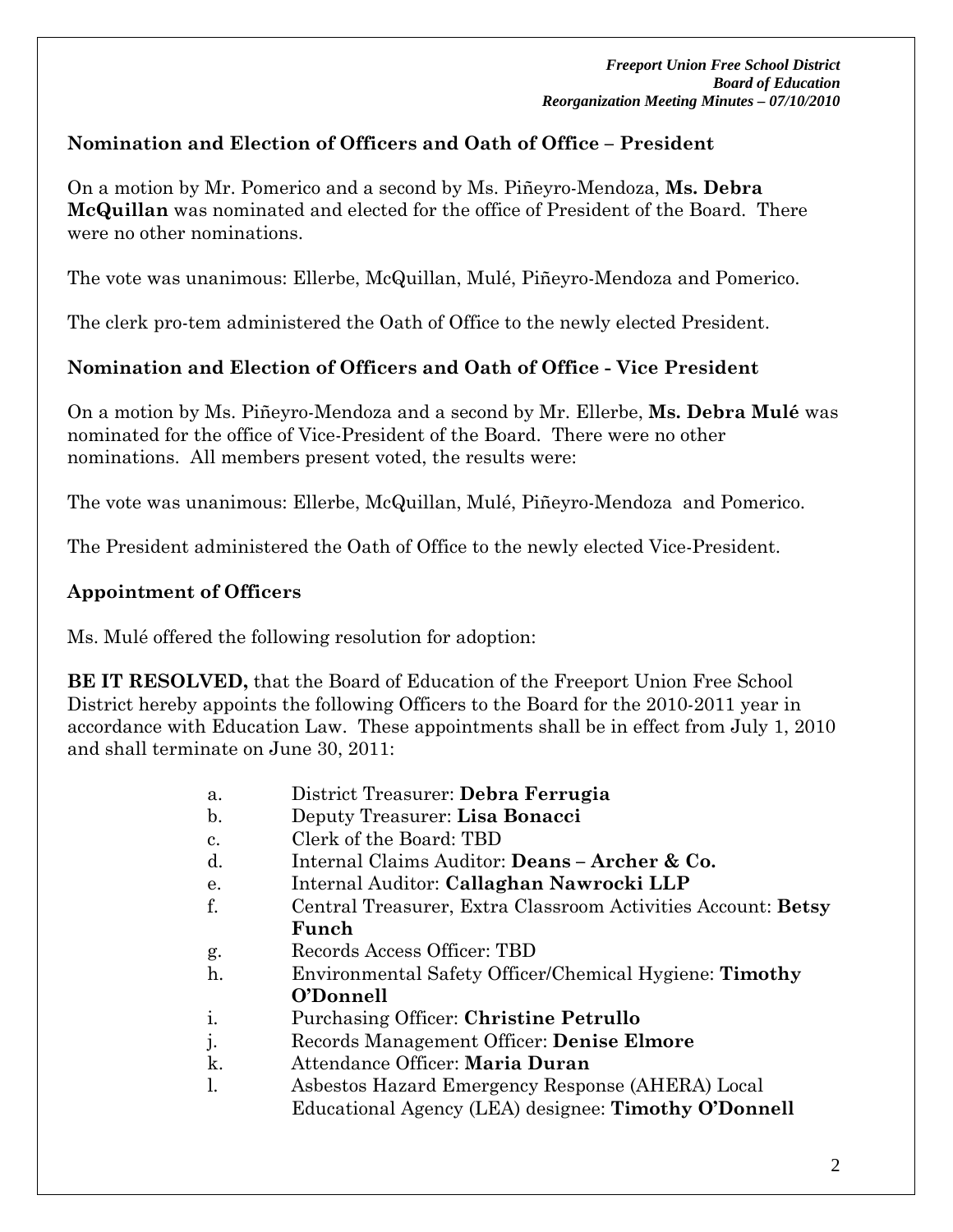*Freeport Union Free School District Board of Education Reorganization Meeting Minutes – 07/10/2010* 

| m.         | Title IX/Section 504/ADA Compliance Officer: Jane |
|------------|---------------------------------------------------|
|            | Albert/Jonathan Bloom                             |
| n.         | Liaison for Homeless Children and Youth: Carolyn  |
|            | <b>Thompson</b>                                   |
| $\Omega$ . | Chemical Hygiene Officer: Timothy O'Donnell       |

The motion was seconded by Ms. Piñeyro-Mendoza, the motion carried and the vote was unanimous: Ellerbe, McQuillan, Mulé, Piñeyro and Pomerico. Ms. McQuillan, President of the Board of Education, administered the oath of office to

### **Appointment of the Auditors**

the appointed Officers.

Ms. Piñeyro-Mendoza offered the following resolutions for adoption:

#### **Appointment of Internal Auditors**

**BE IT RESOLVED,** by the Board of Education of the Freeport Union Free School District that the official internal auditors of the District for the Year 2010-2011 shall be the firm of:

### **Nawrocki Smith, LLP**  *Certified Public Accountants*

**BE IT FURTHER RESOLVED,** that the President of the Board of Education or the Superintendent of the Freeport Union Free School District is hereby authorized to sign any Letter of Engagement.

#### **Appointment of Internal Claims Auditors**

**BE IT RESOLVED,** by the Board of Education of the Freeport Union Free School District that the official internal claims auditors of the District for the Year 2010-2011 shall be the firm of:

#### **Deans Archer & Company**  *Certified Public Accountants*

**BE IT FURTHER RESOLVED,** that the President of the Board of Education or the Superintendent of the Freeport Union Free School District is hereby authorized to sign any Letter of Engagement.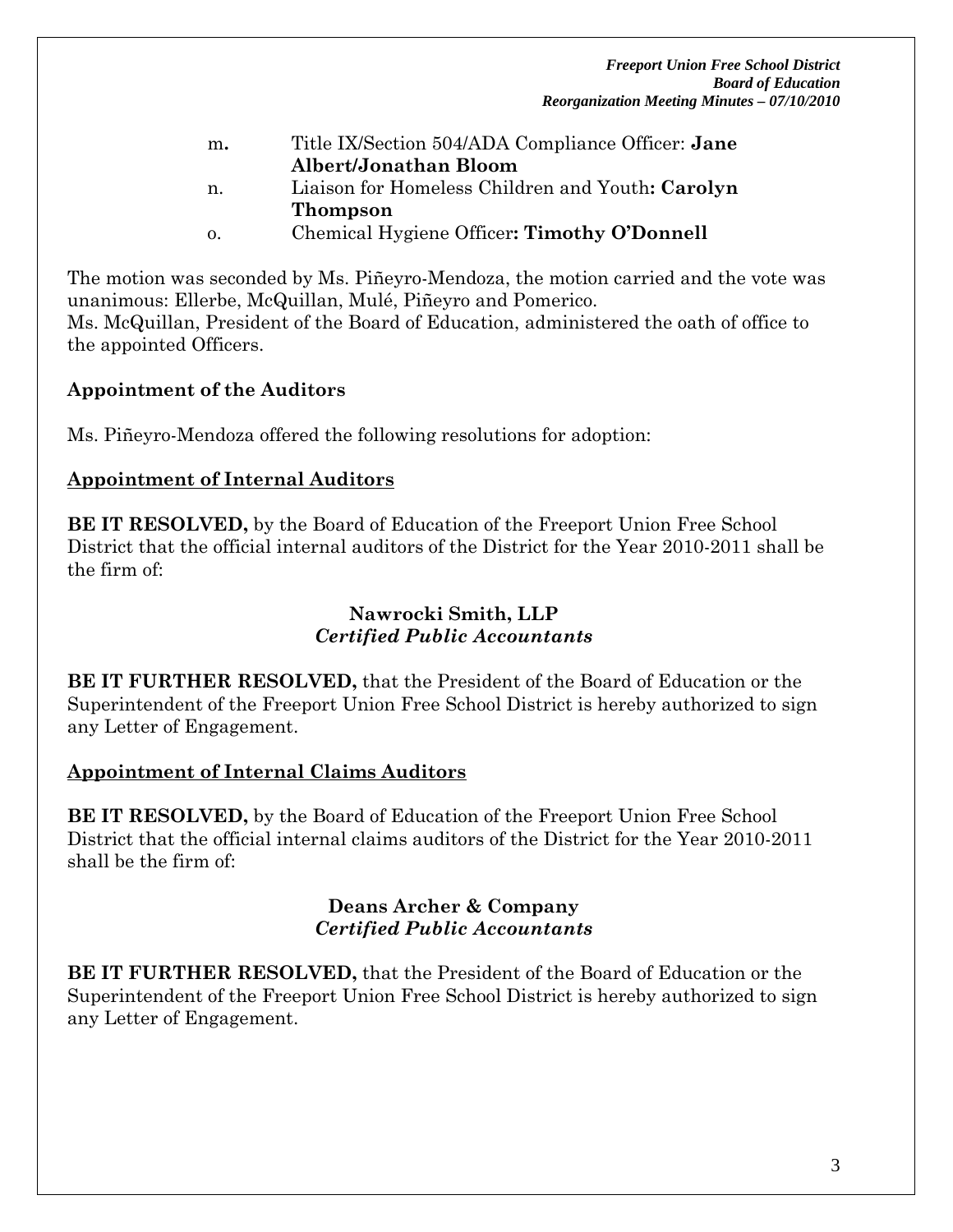## **Appointment of Accounting Firm**

**BE IT RESOLVED,** the Board of Education of the Freeport Union Free School District hereby appoints the following firm for the purposes of preparing the financial statements for the year 2010-2011school year:

#### **D'Arcangelo & Co., L.L.P.** *Certified Public Accountants*

**BE IT FURTHER RESOLVED**, that the President of the Board of Education or the Superintendent of the Freeport Union Free School District is hereby authorized to sign any Letter of Engagement.

The motion was seconded by Ms. Mulé, the motion carried and the vote was unanimous: Ellerbe, McQuillan, Mulé, Piñeyro-Mendoza and Pomerico.

### **Appointment of School Attorneys and Advisors to the Board**

Mr. Pomerico offered the following resolutions for adoption:

### **General and Labor Counsel**

**BE IT RESOLVED**, by the Board of Education of the Freeport Union Free School District that the firm **Ingerman Smith, LLP** is hereby appointed as general and labor counsel to the District for the 2010-2011 year and

**BE IT FURTHER RESOLVED,** that the President of the Board of Education or the Superintendent of the Freeport Union Free School District is hereby authorized to sign any Letter of Engagement.

## **Bond Counsel**

**FURTHER RESOLVED,** that the firm of **Hawkins, Delafield, and Wood,** shall be appointed as bond counsel to the District for the period July 1, 2010 to June 30, 2011; and

**BE IT FURTHER RESOLVED,** that the President of the Board of Education or the Superintendent of the Freeport Union Free School District is hereby authorized to sign any Letter of Engagement.

## **Financial Advisors**

**FURTHER RESOLVED,** that **New York Municipal Advisors Corporation** be appointed at the financial advisors to the District for the period July 1, 2010 to June 30, 2011; and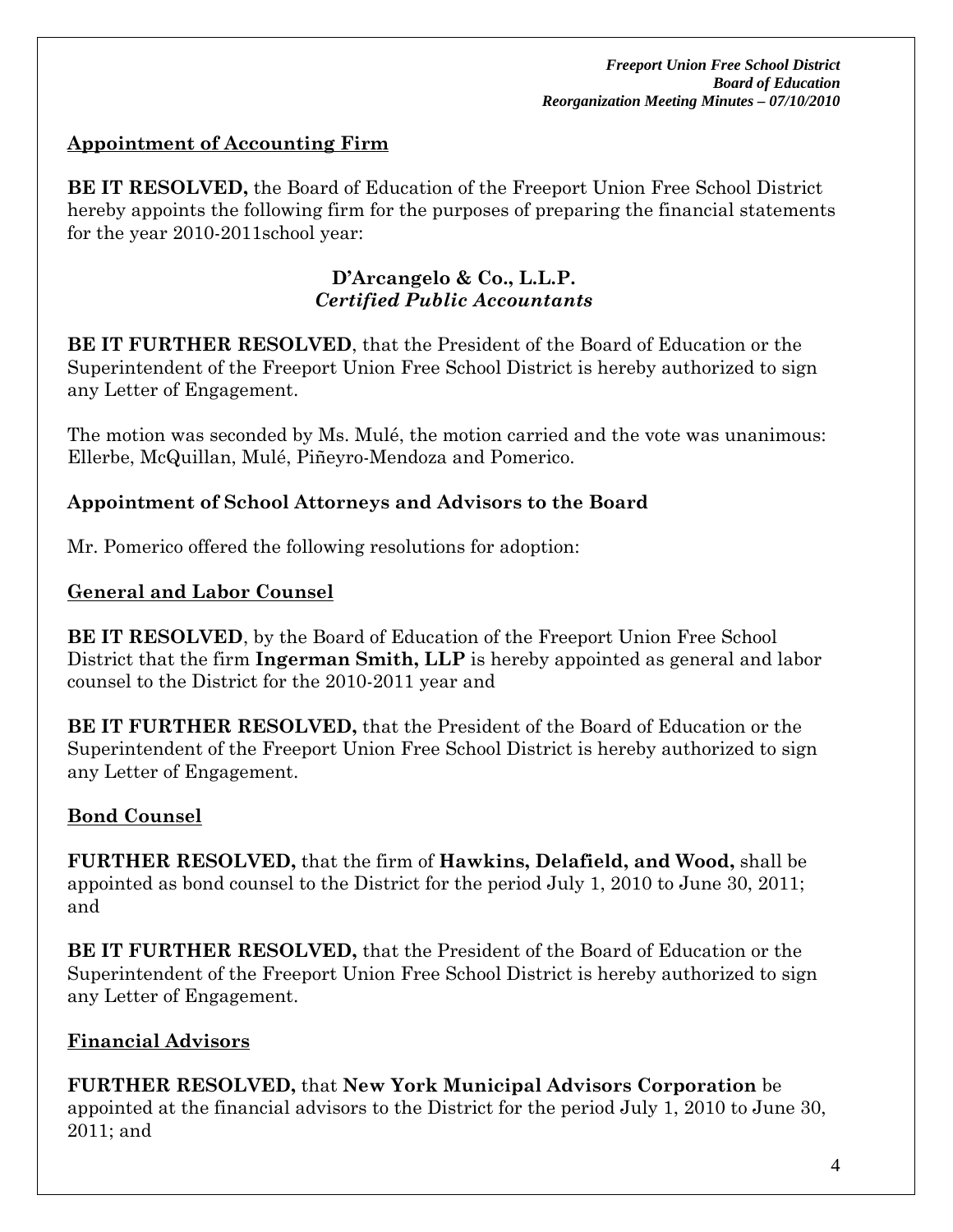**BE IT FURTHER RESOLVED,** that the President of the Board of Education or the Superintendent of the Freeport Union Free School District is hereby authorized to sign any Letter of Engagement.

# **Architects**

**BE IT RESOLVED**, that the Board of Education of the Freeport Union Free School District hereby appoints the firm of **BJLJ Engineers and Architects, P.C.,** for the purpose of providing architectural and engineering services for the 2010-2011 year.

**BE IT FURTHER RESOLVED,** that the President of the Board of Education or the Superintendent of the Freeport Union Free School District is hereby authorized to sign any Letter of Engagement.

The motions were seconded by Ms. Mulé, and carried. The vote was unanimous, Ellerbe, McQuillan, Mulé, Piñeyro-Mendoza and Pomerico.

## **Appointment of the Committees on Special Education**

Ms. Piñeyro-Mendoza offered the following resolution for adoption:

**BE IT RESOLVED,** by the Board of Education of the Freeport Union Free School District that the amended appointments to the Committees on Special Education shall be in accordance to Education Law and shall be effective for the year 2010-2011;

 1. **Central CSE Committee**: - Chairperson/Administrator – Dr. Jane Albert, Pamela Taylor; School Building Psychologist, Parent Representatives – Dianne Clark, Yvette Gaynor, Katherine Brophy, Karen Mazzola, Donna Rafael, Kathleen Santamaria, Doree Seiver, Physician - Dr. Denise Robinson or alternate appointed by the Board; All special education teachers on staff, and the child's teacher.

 2. **CSE Subcommittee / Columbus** - Administrator - Peggy Miller; Chairperson/Psychologist – Dolores Lloves; All special education teachers on staff; Nurse/ Teacher – Linda Wittich; and all parent representatives appointed for the Central CSE Committee.

 3. **CSE Subcommittee / Archer** - Administrator - Paula Lein; Chairperson/Psychologist - Lissette Santiago; All special education teachers on staff; Nurse/ Teacher –Mary Ann Seitz; the child's teacher, and all parent representatives appointed for the Central CSE Committee.

 4. **CSE Subcommittee / Bayview** – Administrator - Odette Wills; Chairperson/Psychologist – Maria Vasquez-Wright; All special education teachers on staff; the child's teacher, Nurse/ Teacher – Lisa Rabinowitz; and all parent representatives appointed for the Central CSE Committee.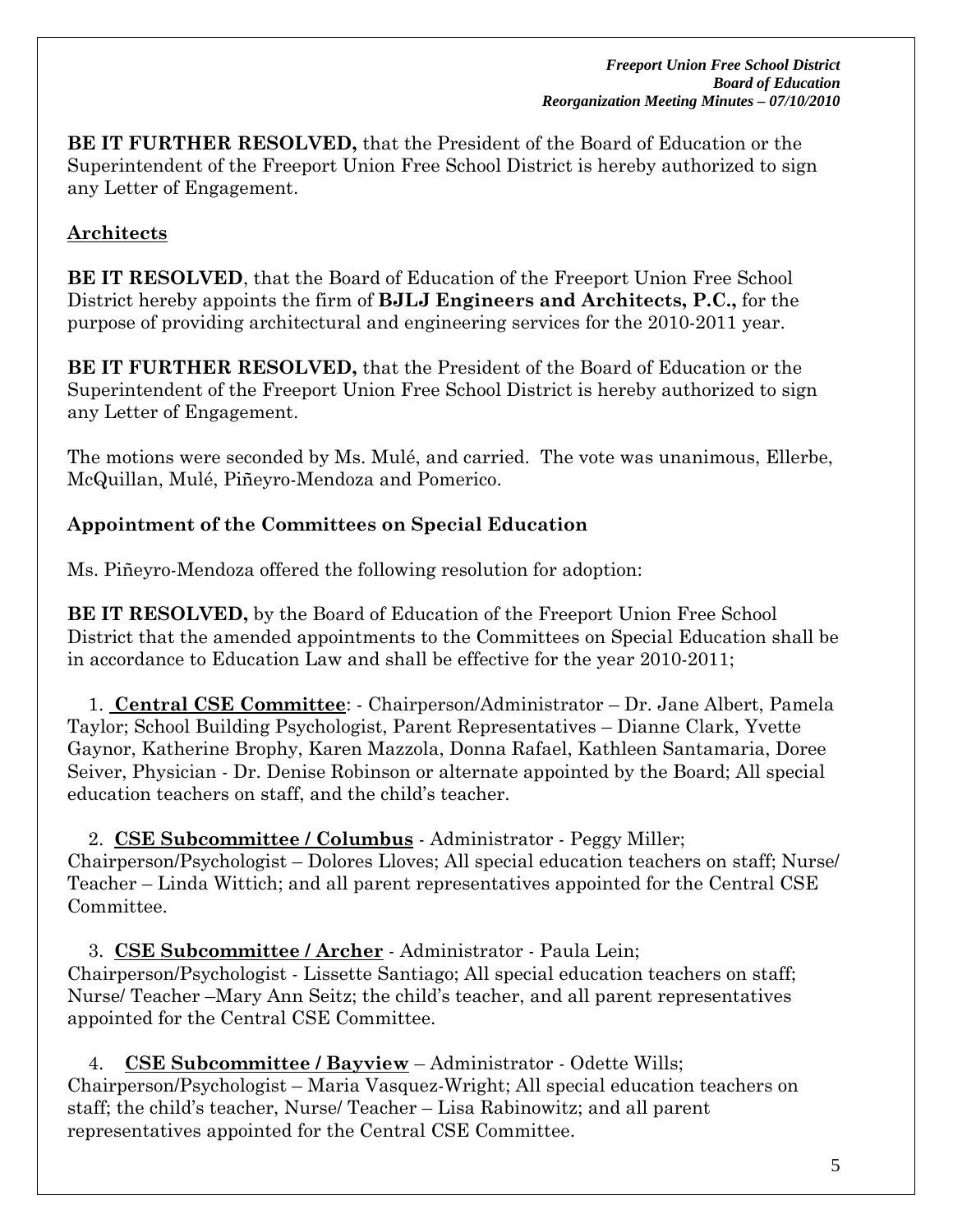5. **CSE Subcommittee /Giblyn** - Administrator – Amanda Villalba; Chairperson/Psychologist - Stephanie Metzger; All special education teachers on staff; the child's teacher, Nurse/ Teacher - TBA; and all parent representatives appointed for the Central CSE Committee.

 6. **CSE Subcommittee / New Visions** - Administrator – Renee Crump; Chairperson/Psychologist – TBA; All special education teachers on staff; the child's teacher, Nurse/ Teacher – Antonia Pincus; and all parent representatives appointed for the Central CSE Committee.

 7. **CSE Subcommittee / Atkinson**- Administrator - Linda G. Carter; Chairperson/Psychologist – Jennifer Lopez/Magaly Raiehle, All special education teachers on staff; Nurse/ Teacher – Agnes Burgess; the child's teacher, and all parent representatives appointed for the Central CSE Committee.

 8. **CSE Subcommittee / Dodd** - Administrator – John O'Mard; Chairpersons/ Psychologists – Michael McGinn/ Magaly Raiehle, All special education teachers on staff; the child's teacher, Nurse/ Teacher - Peggy Sameroff; and all parent representatives appointed for the Central CSE Committee.

 9. **CSE Subcommittee / FHS** - Administrator – Ernest Kight; Chairpersons/Psychologists - Glenn Clark, Esperanza Yepes, Elizabeth D'Aiello; All special education teachers on staff; the child's teacher, Nurses/ Teachers - Sarah Molese, Mary Jean Tucker, TBA (P.M. only); and all parent representatives appointed for the Central CSE Committee.

 10. **CSE Subcommittee** Chairperson Matthew Sether,- Out of District Students-Special Education teachers, General Education teachers.

 11. **Committee on Preschool Special Education** - Chairperson/Administrator - Arthur Dozier; Parent Representatives - Doree Seiver, Evaluators/Teachers on staff at State Education Department approved preschool special education programs, evaluation sites, and County approved itinerant service providers; Professionals from Agencies serving child - birth to two years - all professionals on staff; Professional appointed by the County - Antonia Della Veccia Monson or alternate County designee; and the surrogate parent will be named at a later date; Evaluators / Teachers Evaluators/Teachers on staff at State Education Department approved preschool special education programs, evaluation sites, and County approved itinerant service providers; Professionals from Agencies serving child - birth to two years - all professionals on staff; Professional appointed by the County - Antonia Della Veccia Monson or alternate County designee; and the surrogate parent will be named at a later date.

**BE IT FURTHER RESOLVED**, that the District Clerk shall canvas the list of impartial hearing officers who have expressed a willingness to conduct hearings in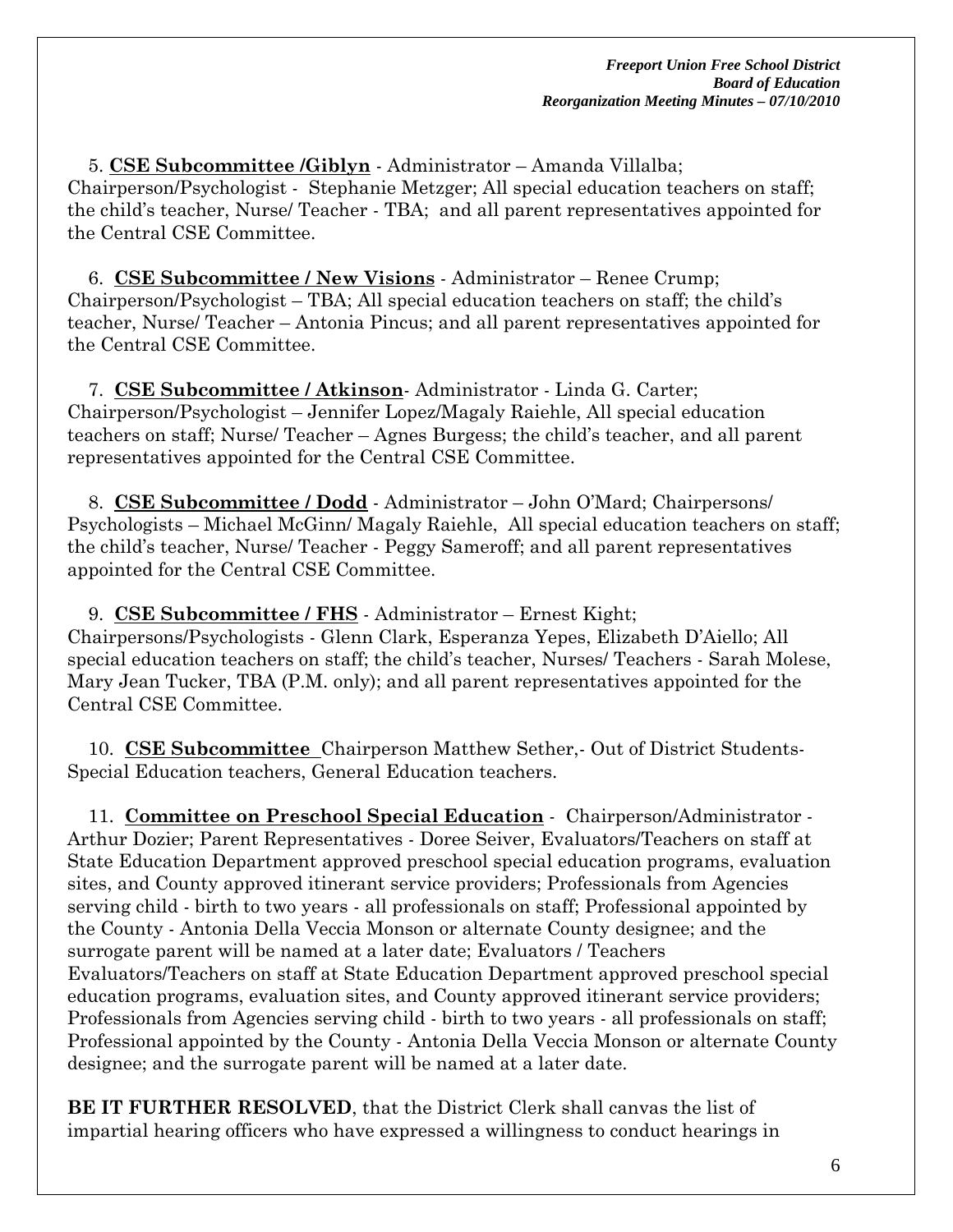Nassau County in order to assess whether such hearing officers are willing to serve as hearing officers in connection with Freeport matters and to ascertain whether there is any conflict of interest or appearance of impropriety which would preclude a hearing officer from hearing a Freeport matter.

The motion was seconded by Mr. Ellerbe and was carried unanimously, the vote was: Ellerbe, McQuillan, Mulé, Piñeyro-Mendoza and Pomerico.

# **Appointment of the School Physicians**

Mr. Ellerbe offered the following resolution for adoption:

**BE IT RESOLVED** by the Board of Education of the Freeport Union Free School District that the following physicians shall be appointed as school physicians for the 2010-2011 year:

Dr. Denise Robinson; Dr. David Klein: Dr. Suanne Kowal-Connelly

The motion was seconded by Ms. Mulé and the motion carried unanimously: Ellerbe, McQuillan, Mulé, Piñeyro-Mendoza and Pomerico.

## **Appointments to the Scholarship and Honors Board**

Ms. Mulé offered the following resolution for adoption:

**BE IT RESOLVED,** that the Board of Education of the Freeport Union Free School District hereby appoints the following individual to the Scholarship and Honors Board for the two year term beginning July 1, 2010 and ending June 30, 2012: Mr. Charles Hawkins.

**BE IT FURTHER RESOLVED,** that the Board of Education of the Freeport Union Free School District hereby reappoints the following members to the Scholarship and Honors Board for the three year term beginning July 1, 2010 and ending June 30, 2013: Mr. James Parola Dr. Albert Renken

The motion was seconded by Mr. Pomerico and the motion carried unanimously: Ellerbe, McQuillan, Mulé, Piñeyro-Mendoza and Pomerico.

## **Designation of Banks as Depositories**

Mr. Pomerico offered the following resolution for adoption: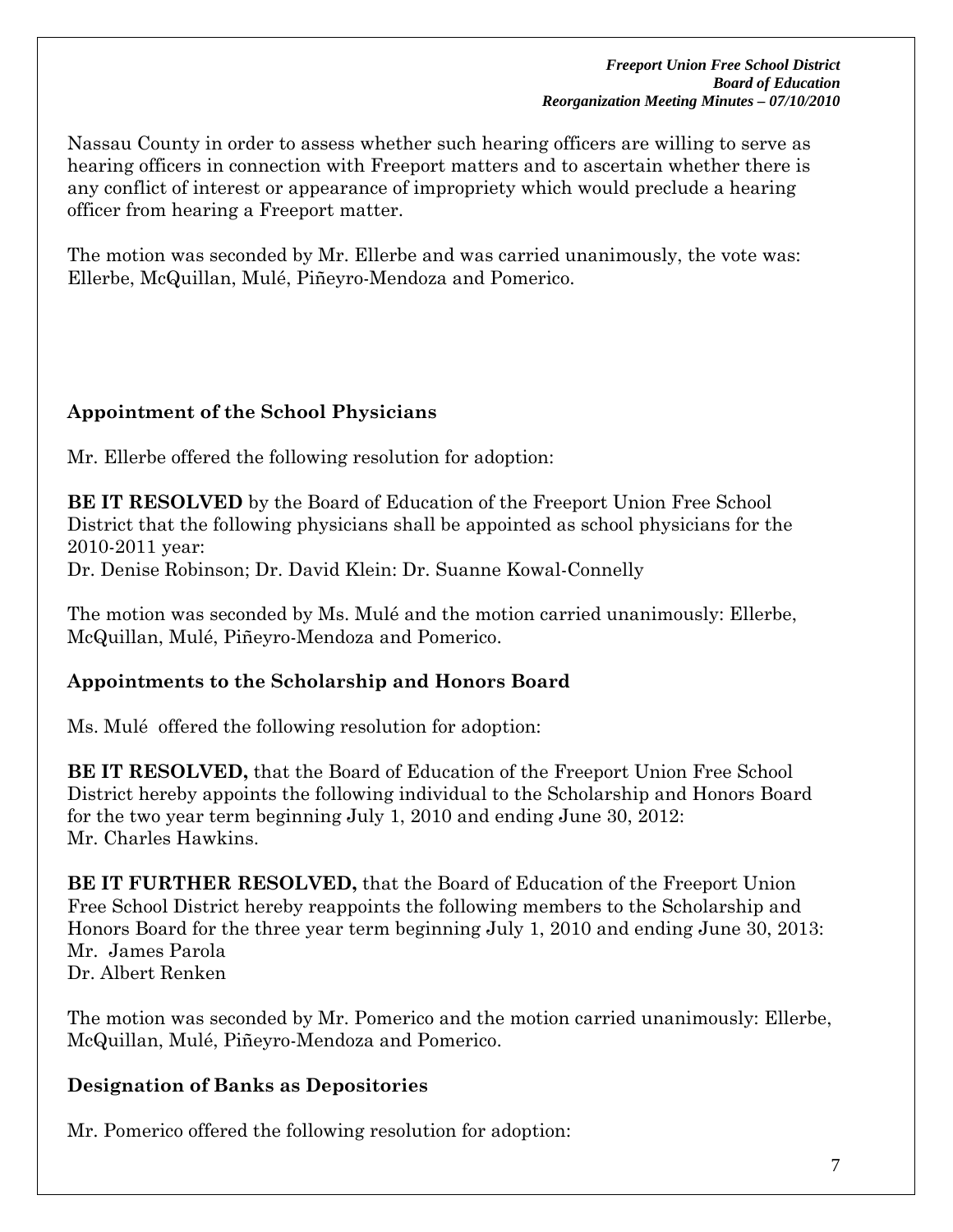**BE IT RESOLVED,** by the Board of Education of the Freeport Union Free School District that JP Morgan Chase Bank, Citibank, Bank of America, HSBC Bank, Capital One Bank, T.D. Bank, Municipal Investors Service Corporation (MBAI) Flushing Bank and NYLAF (Cadre Securities, Inc.) shall be designated as the depositories of the District for 2010-2011.

The motion was seconded by Ms. Piñeyro-Mendoza and the motion carried unanimously: Ellerbe, McQuillan, Mulé, Piñeyro-Mendoza and Pomerico.

## **Appointment of the Official Papers**

Ms. Piñeyro-Mendoza offered the following resolution for adoption:

**BE IT RESOLVED** by the Board of Education of the Freeport Union Free School District that The Freeport/Baldwin Leader, and the Long Island Graphic, two papers with local distribution, shall be designated as the official papers for the purpose of placing legal advertisements; and

**THAT** Newsday shall be designated as the official alternate paper for the purpose of placing legal advertisements on an emergency and need basis.

The motion was seconded by Mr. Ellerbe and the motion carried unanimously: Ellerbe, McQuillan, Mulé, Piñeyro-Mendoza and Pomerico.

## **Authorization of Petty Cash Accounts**

Mr. Ellerbe offered the following resolution for adoption:

**BE IT RESOLVED** by the Board of Education of the Freeport Union Free School District that petty cash accounts be established for the 2010-2011 year. These accounts shall be established as follows:

- 1. District Clerk, District Clerks Office in the amount of \$100;
- 2. Senior Account Clerk, Business Office in the amount of \$100;
- 3. Senior Account Clerk, Business Office in the amount of \$100;
- 4. High School Principal in the amount of \$100;
- 5. Junior High School Principal in the amount of \$100;
- 6. Atkinson School Principal in the amount of \$100;
- 7. Archer Street School Principal in the amount of \$100;
- 8. Leo F. Giblyn School Principal in the amount of \$100;
- 9. Bayview Avenue School Principal in the amount of \$100;
- 10. New Visions School Principal in the amount of \$100;
- 11. Columbus Avenue School Principal in the amount of \$100; and
- 12. Cafeteria in the amount of \$100.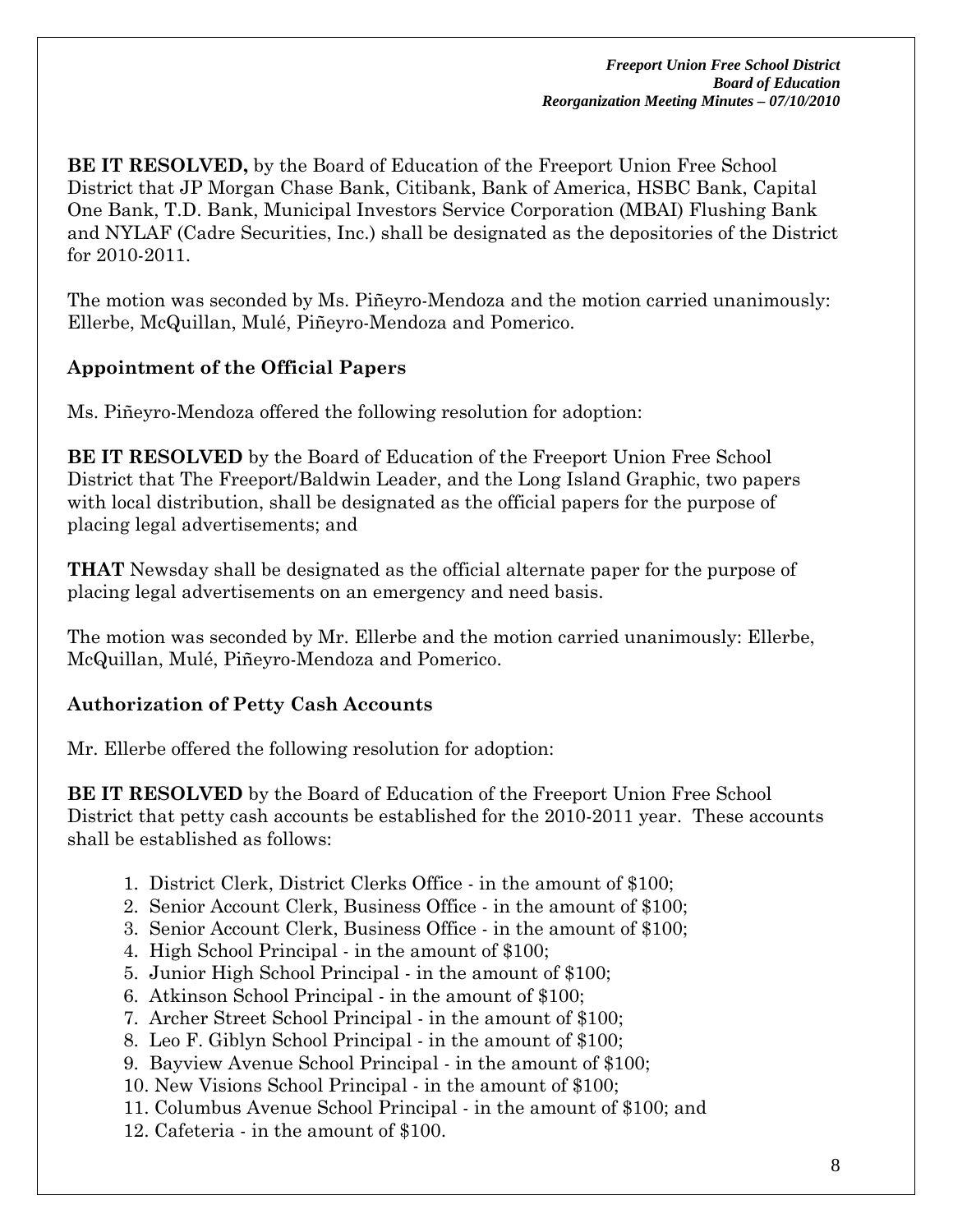The motion was seconded by Ms. Mulé, and unanimously carried: Ellerbe, McQuillan, Mulé, Piñeyro-Mendoza and Pomerico.

## **Authorization to Make Budget Transfers**

Ms. Mulé offered the following resolution for adoption:

**BE IT RESOLVED,** by the Board of Education of the Freeport Union Free School District that the Superintendent of Schools and his designee is hereby authorized to make budget transfers in accordance with the regulations as set forth by the Commissioner of Education and in accordance with the policy on budget transfers as set forth by the Board.

The motion was seconded by Mr. Pomerico and unanimously carried: Ellerbe, McQuillan, Mulé, Piñeyro-Mendoza and Pomerico.

# **Authorization to Open Bids**

Mr. Pomerico offered the following resolution for adoption:

**BE IT RESOLVED,** by the Board that the following employees be authorized to receive and open bid proposals for the 2010-2011year:

Superintendent of Schools Assistant Superintendents Executive Director of Operations Purchasing Official Clerk of the Board Director of Facilities Assistant Business Administrator Computer Operations Manager Directors and Coordinators Transportation Supervisor

**FURTHER RESOLVED**, that any three shall be present at all bid openings in accordance with Board Policy.

The motion was seconded by Ms. Piñeyro-Mendoza and unanimously carried: Ellerbe, McQuillan, Mulé, Piñeyro-Mendoza and Pomerico.

## **Establishment of District Rates**

Ms. Piñeyro-Mendoza offered the following resolution for adoption:

**BE IT RESOLVED,** that the Board hereby establishes the following schedule of rates: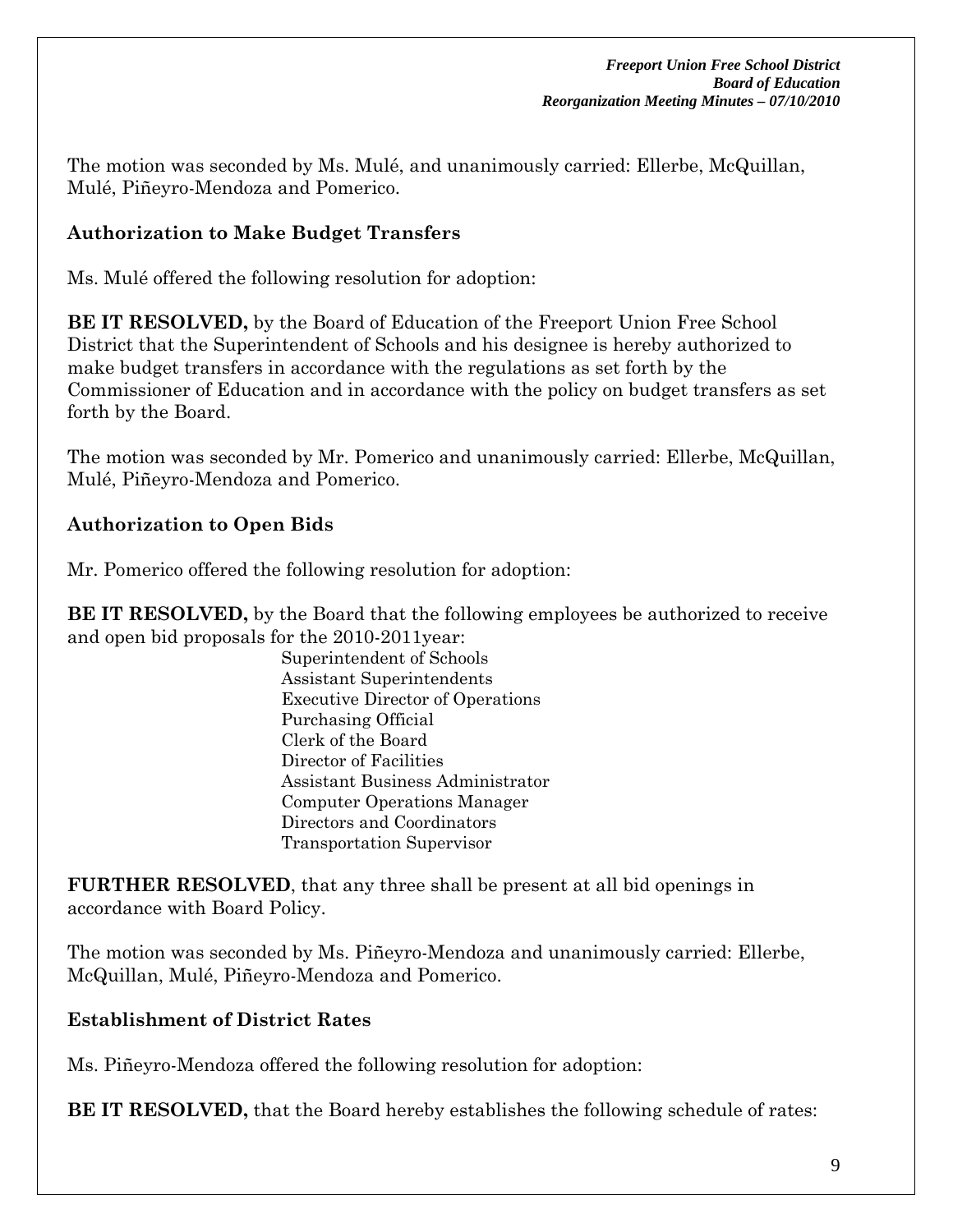*Freeport Union Free School District Board of Education Reorganization Meeting Minutes – 07/10/2010* 

- A. **Use of Facilities (Buildings) and Fields** shall be in accordance with the regulations here attached and fee schedule shall be as follows: Auditorium: \$50 per hour Cafeteria: \$35 per day Classroom: \$10 per day Gymnasium: \$35 per day Custodial (Holidays & Weekends): \$45 per hour Security: \$30 per hour Audio Visual: \$45 per hour/Audio Visual Technician: \$10 per hour Field Permit (July-August 8 weeks): \$300 (no charge for in district non-profit groups)
- B. **Authorized Reimbursable Travel Mileage Allowance** shall be set the IRS rate.
- C. **Daily Meal Allowance** for Conferences shall be set at \$45.00 per day.
- D. **School Breakfast and Lunch Prices** shall be as follows:
	- a. Pre-Kindergarten; Breakfast \$1.25; Lunch \$1.25
	- b. Elementary (K-6); Breakfast \$1.25; Lunch \$1.75
	- c. Middle School (7-8); Breakfast \$1.25; Lunch \$2.00
	- d. High School (9-12); Breakfast \$1.50; Lunch \$2.00
	- Milk & Chocolate Milk \$0.40

#### E. **Substitute Teacher, Teacher Assistant and Clerical Rates** shall be as follows:

- a. Daily Substitute Teacher rate \$100
- b. Permanent Substitute Teacher rate \$125
- c. Substitute Teacher Assistant rate \$10.00 per hour
- d. Substitute Clerical rate \$10.00 per hour

## F. **District Rates for Poll Workers**

- a. Head of Polls \$10.00 per hour
- b. Poll Workers \$8.50 per hour

The motion was seconded by Ms. Mulé and the motion was unanimously carried: Ellerbe, McQuillan, Mulé, Piñeyro-Mendoza and Pomerico.

## **Designation of Authorized Signatures on Checks**

Mr. Ellerbe offered the following resolution for adoption:

**BE IT RESOLVED,** that the Treasurer be authorized to sign checks on behalf of the District for the period to begin July 1, 2010 and end June 30, 2011; and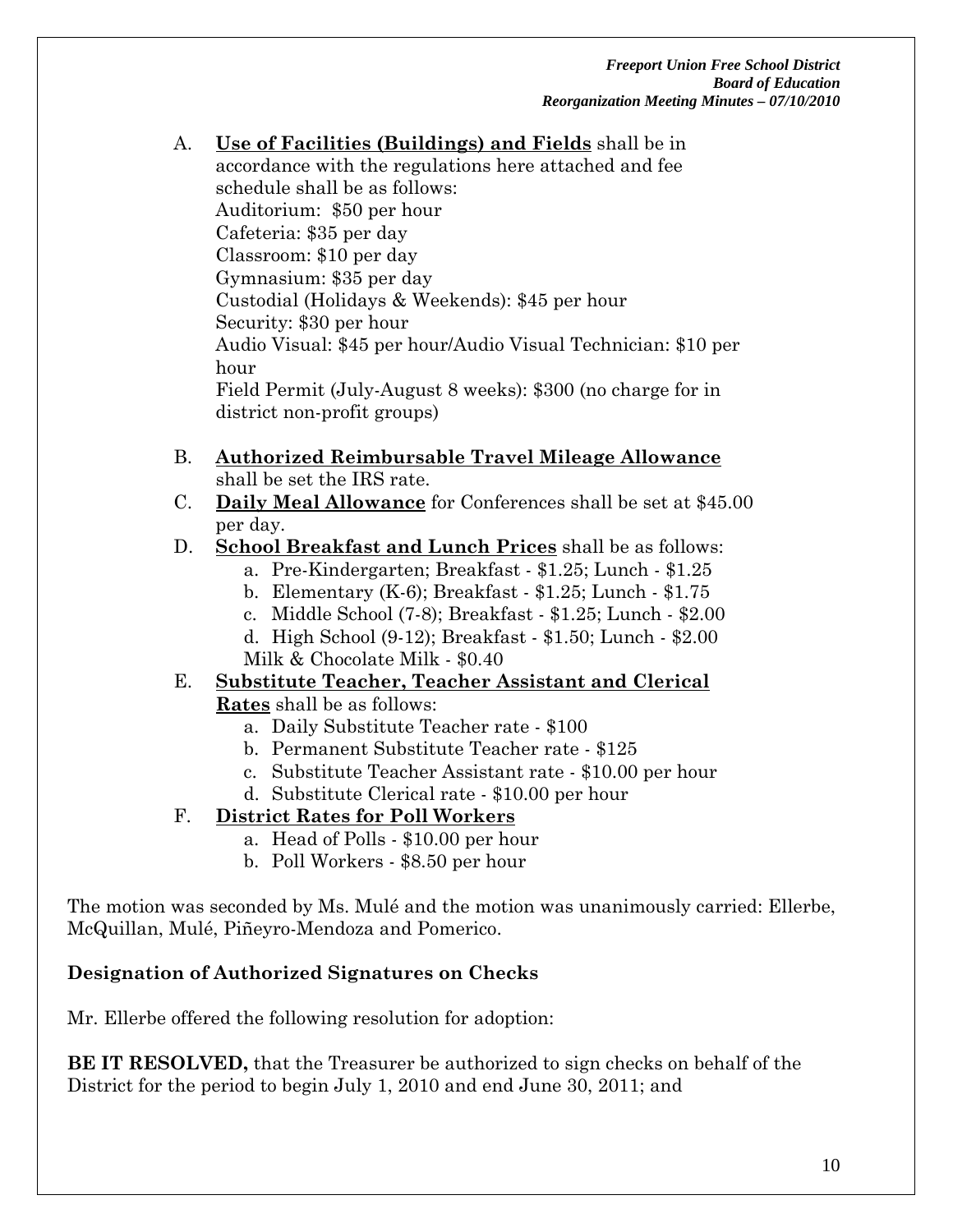**FURTHER RESOLVED,** that in the absence of the Treasurer, the Deputy Treasurer shall be authorized to sign checks on behalf of the District for the period to begin July 1, 2010 and end June 30, 2011

The motion was seconded by Ms. Mulé and the motion was unanimously carried: Ellerbe, McQuillan, Mulé, Piñeyro-Mendoza and Pomerico.

# **Certification of Payrolls**

Ms. Mulé offered the following resolution for adoption:

**BE IT RESOLVED,** by the Board of Education of the Freeport Union Free School District that the Superintendent of Schools or his designee shall be designated as the authorized person to certify the payrolls of the District from July 1, 2010 to June 30, 2011.

The motion was seconded by Mr. Pomerico and unanimously carried: Ellerbe, McQuillan, Mulé, Piñeyro-Mendoza and Pomerico.

## **Authorization to Approve Conferences**

Ms. Piñeyro-Mendoza offered the following resolution for adoption:

**BE IT RESOLVED** by the Board of Education of the Freeport Union Free School District that the Superintendent of Schools and his or her designee shall be designated as the authorized persons to approve employee requests to attend conferences for the year 2010-2011.

The motion was seconded by Ms. Mulé and unanimously carried: Ellerbe, McQuillan, Mulé, Piñeyro-Mendoza and Pomerico.

## **Bonding of Employees**

Ms. Piñeyro-Mendoza offered the following resolution for adoption:

**BE IT RESOLVED,** by the Board of Education of the Freeport Union Free School District in accordance with the Laws of the State of New York, that all the employees and officers of the Board shall be bonded and included within the blanket public employee dishonesty insurance policy purchased by the Freeport Union Free School District. The insurance policy covers all employees including the Superintendent, Assistant Superintendent for Business, Treasurer, Deputy Treasurer, Purchasing Agent, Payroll Clerk, Accounts Payable Clerk, Assistant Business Administrator, Central Treasurer for Extra Classroom Activity Fund, Internal Auditor and Internal Claims Auditor.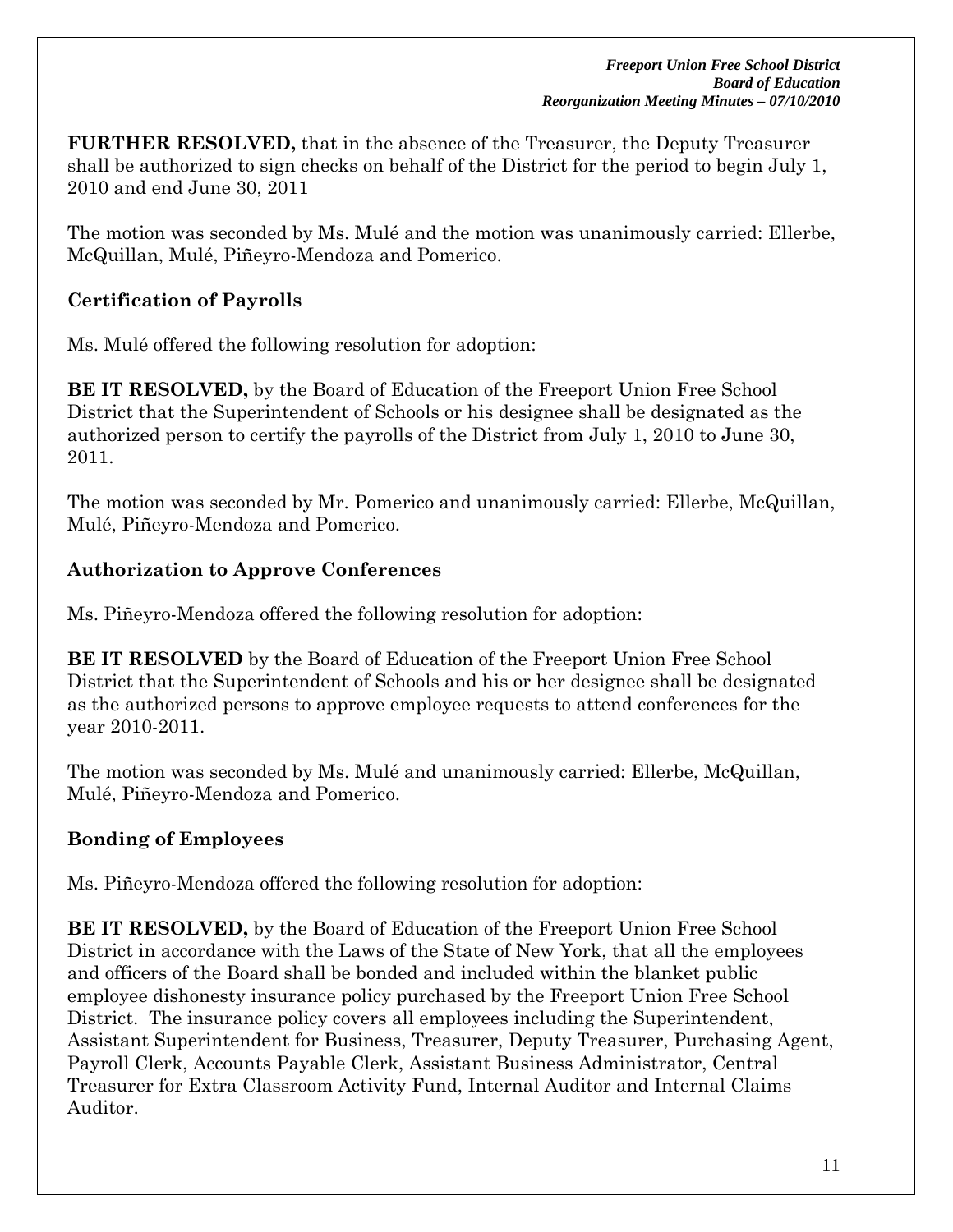The motion was seconded by Mr. Ellerbe and unanimously carried: Ellerbe, McQuillan, Mulé, Piñeyro-Mendoza and Pomerico.

## **Acceptance of State and Federal Funds**

Mr. Ellerbe offered the following resolutions for adoption:

**BE IT RESOLVED** by the Board of Education of the Freeport Union Free School District that the Board accepts, as a necessary preliminary, any and all State and Federal funds that are to be used for the improvement of the Educational System of the Freeport Public Schools.

**BE IT ALSO RESOLVED** that the Board of Education of the Freeport Union Free School District hereby authorizes the Superintendent of Schools to apply for and accept all grants from governmental and private organizations.

The motions were seconded by Ms. Mulé and unanimously carried: Ellerbe, McQuillan, Mulé, Piñeyro-Mendoza and Pomerico.

# **Indemnification of School Board Members and Employees**

Ms. Mulé offered the following resolution for adoption:

**WHEREAS**, Section 18 of the Public Officers Law of the State of New York authorizes municipal corporations, including boards of education, to adopt supplemental defense and indemnification provisions to those contained in the Education Law; and

**WHEREAS**, the statute authorizes boards of education to defend, indemnify and save harmless, members of boards of education and officers, agents and employees of boards of education; authorized parent volunteers; members of school-based planning and shared decision making committees; and members of the district's audit committee, in connection with any claims, awards or judgments obtained against such board members, officers, agents or employees; authorized parent volunteers; members of school-based planning and shared decision making committees; and members of the district's audit committee in any State or Federal Court, in the amount of any judgment, award or settlement of any such claim, provide the act or omission from which such judgment, award or claim arose or occurred while the board member, officer, agent or employee or authorized parent volunteer; member of a school-based planning and shared decision making committee; or a member of the district's audit committee was acting within the scope of his or her office or employment or authorized volunteer duties;

**BE IT RESOLVED** that the Board of Education of the Freeport Union Free School District hereby adopts the supplemental defense and indemnification provisions contained in Section 18 of the Public Officers Law for its Board members, officers, agents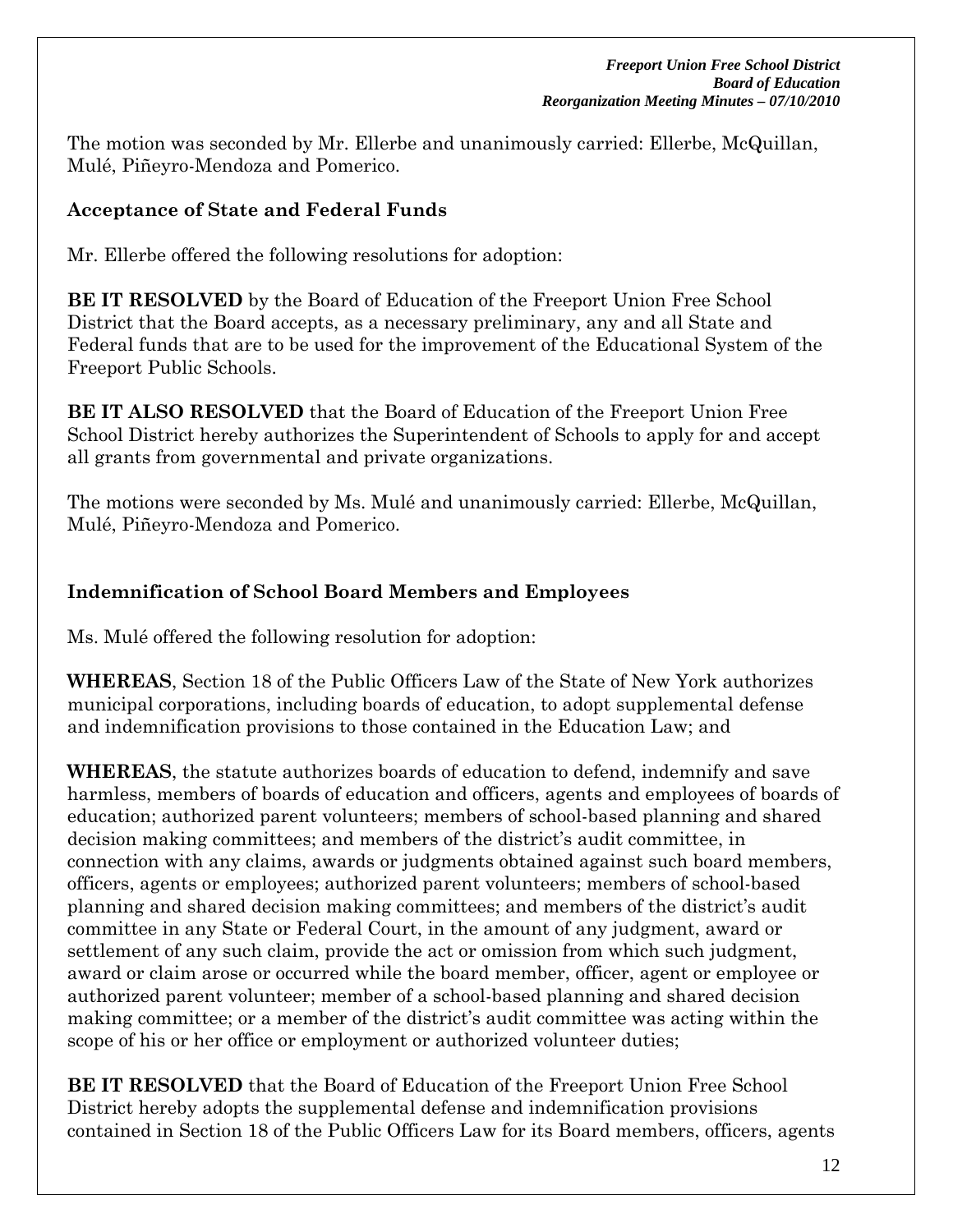and employees; authorized parent volunteers, members of school-based planning and shared decision making committees; and members of the district's audit committee. This coverage shall supplement and shall be in addition to the coverage available to such individuals under other enactments, including but not limited to the Education Law of the State of New York; and

**BE IT RESOLVED**, that supplemental hereto and as an additional perquisite to public office and employment, the Board hereby further extends the right to be defended and indemnified as provided in Public Officers Law, §18 to board members, school officers, agents and employees who are requested or are called to testify as a witness or to answer questions concerning their acts or omissions within the scope of their office, agency or employment before a grand jury, the Office of the District Attorney or other law enforcement official. Nothing herein contained shall be construed to authorize or require defense or indemnification to a board members, school officer, agent or employee who has been identified as a defendant in a pending criminal prosecution or where such individual, or the school district, has reason to believe that such individual is a target in a criminal investigation or prosecution by the Office of the District Attorney or other law enforcement entity.

The motion was seconded by Mr. Pomerico and the motion unanimously carried: Ellerbe, McQuillan, Mulé, Piñeyro-Mendoza and Pomerico.

## **Authorization of Board Memberships**

Mr. Pomerico offered the following resolution for adoption:

**BE IT RESOLVED** by the Board of Education of the Freeport Union Free School District that the Board agrees to and does hereby authorize membership in the following organizations related to education for the 2010-2011 year:

National School Boards Association New York State School Boards Association Nassau - Suffolk School Boards Association R. E. F. I. T. National Alliance of Black School Educators (NABSE) New York State Magnet Schools National Caucus of Hispanic School Board Members

The motion was seconded by Ms. Piñeyro-Mendoza and the motion carried: Ellerbe, McQuillan, Mulé, Piñeyro-Mendoza and Pomerico.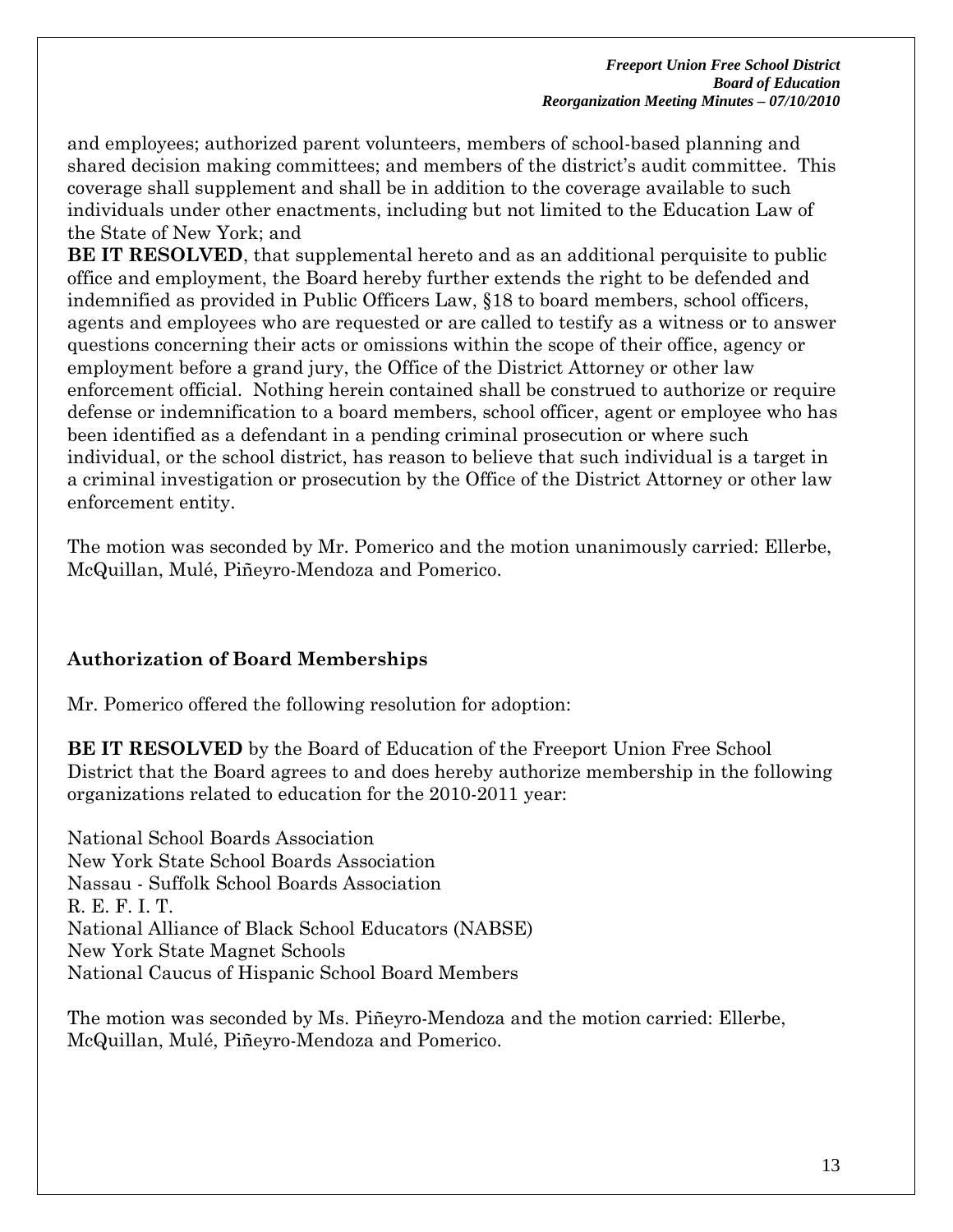## **Authorization to Enter into Agreements**

Ms. Piñeyro-Mendoza offered the following resolution for adoption:

**BE IT RESOLVED** that the Superintendent of Schools is hereby authorized and directed to enter into resolution agreements resolving impartial hearings on behalf of the Board of Education when in his or her judgment the proposed resolution is in the best interest of the District.

The motion was seconded by Ms. Mulé, and unanimously carried: Ellerbe, McQuillan, Mulé, Piñeyro-Mendoza and Pomerico.

# **Appointment of Administrators to the Teacher Center (STAR) Board**

Mr. Ellerbe offered the following resolution for adoption:

**BE IT RESOLVED** that the Board of Education of the Freeport Union Free School District hereby appoints Dr. Wafa Westervelt and Pamela Maltese as Administrators to the Freeport Teacher Center Board.

The motion was seconded by Mr. Pomerico unanimously carried: Ellerbe, McQuillan, Mulé, Piñeyro-Mendoza and Pomerico.

## **Appointment of the Board of Registration**

Ms. Mulé offered the following resolution for adoption:

**BE IT RESOLVED** by the Board of Education of the Freeport Union Free School District that the Board of Registration shall be appointed in accordance with Education Law, and shall serve until thirty days following the next Election; THE Board hereby appoints: Denise Elmore (Chairperson of Election); Janice Falco; Joann Cook; Frank Tucker; Joan Holland; Erika Elmore.

The motion was seconded by Mr. Pomerico and unanimously carried: Ellerbe, McQuillan, Mulé, Piñeyro-Mendoza and Pomerico.

## **Resolution for Conference Attendance and Reimbursement of Expenses**

Mr. Pomerico offered the following resolution for adoption:

**BE IT RESOLVED,** that the Board of Education of the Freeport Union Free School District herewith approves the attendance by Board of Education Members at any conferences, workshops, training sessions, educational information sessions and any other presentations by the educational organizations and institutions set forth below for the 2010-2011 school year: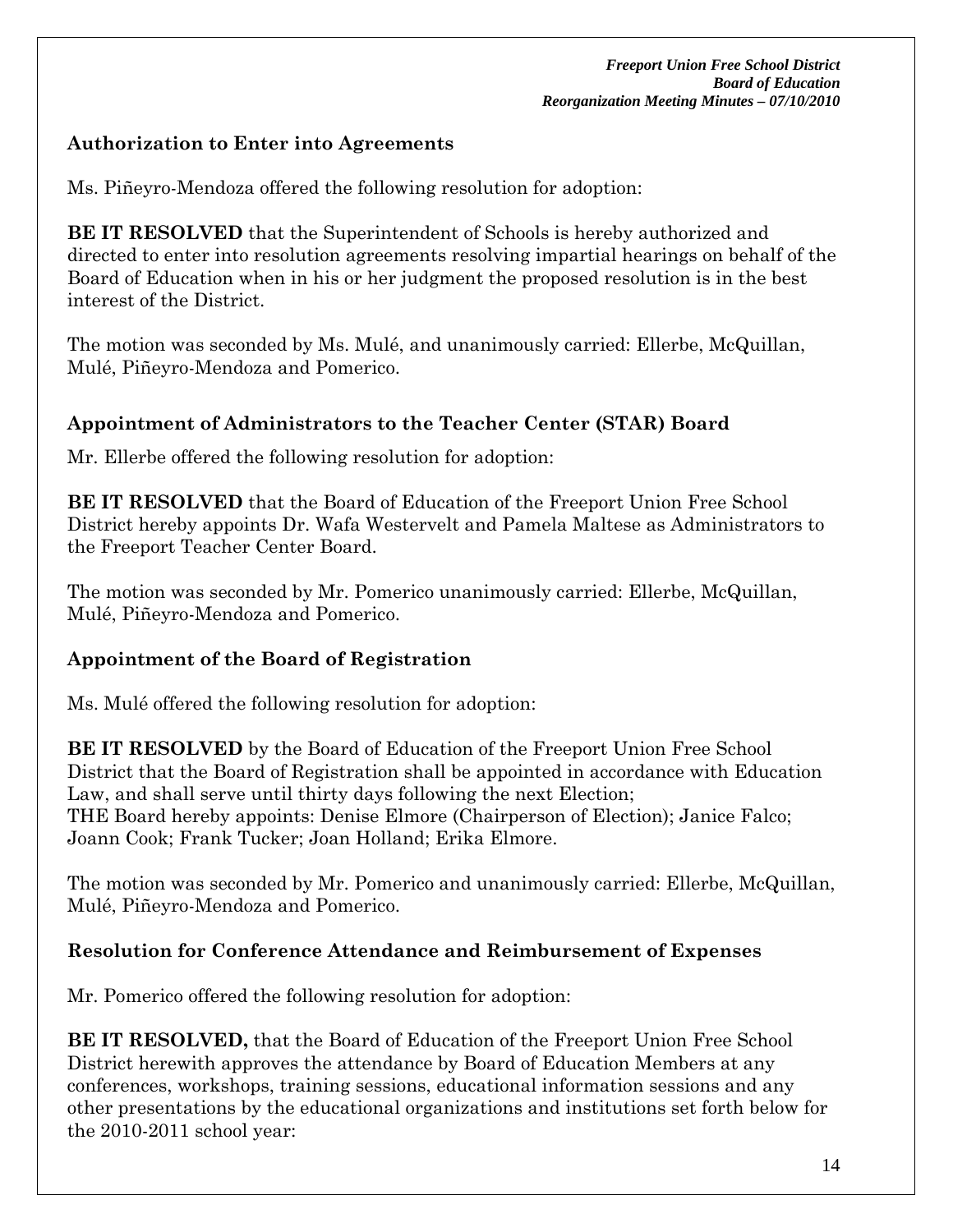The National School Boards Association The Nassau-Suffolk School Boards Association The New York State School Boards Association New York State Education Department Reform Educational Financing Inequities Today (R. E. F. I. T.) New York State Magnet Schools Board of Cooperative Educational Services (BOCES) SCOPE

**BE IT FURTHER RESOLVED,** that Board members who want to participate in conferences, programs, workshops and training sessions sponsored by any other educational organizations or institutions should obtain prior approval from the Board.

**BE IT FURTHER RESOLVED,** and in keeping with our Mission and Vision Statements, the Board of Education is committed to the education of the children of Freeport and to that end, wishes to participate in any and all programs which will help our Board enhance, enrich and improve our students and help them become life long learners.

The Board has determined that attendance of Board Members at conferences, workshops, training sessions, educational information sessions and any other presentations by educational organizations and institutions is in the best interest of the District and therefore has determined to reimburse attending Board Members for all reasonable and appropriate expenses, which may be prepaid by the District if appropriate, including meal, transportation, and lodging costs and registration fees. Reimbursement for meals shall be at a reasonable non-lavish cost. Detailed bills must be submitted to justify meal expenses. Transportation costs, which may be prepaid by the District if appropriate, will be reimbursed after careful consideration of the most economical and practical means of transportation available. Registration, workshop and other fees as itemized in conference literature will be reimbursed at actual cost, or pre-paid by the District. Reimbursement or pre-payment for lodging will be at a rate not in excess of the rate charged by the meeting hotel. Attending Board Members will be provided with tax exemption certificates for use if applicable.

The motion was seconded by Ms. Piñeyro-Mendoza and the motion carried unanimously: Ellerbe, McQuillan, Mulé, Piñeyro-Mendoza and Pomerico.

### **COMPUTER EQUIPMENT, CELLULAR PHONES, CREDIT CARDS, MEALS AND REFRESHMENTS**

Ms. Piñeyro-Mendoza offered the following resolutions for adoption:

## **COMPUTER EQUIPMENT**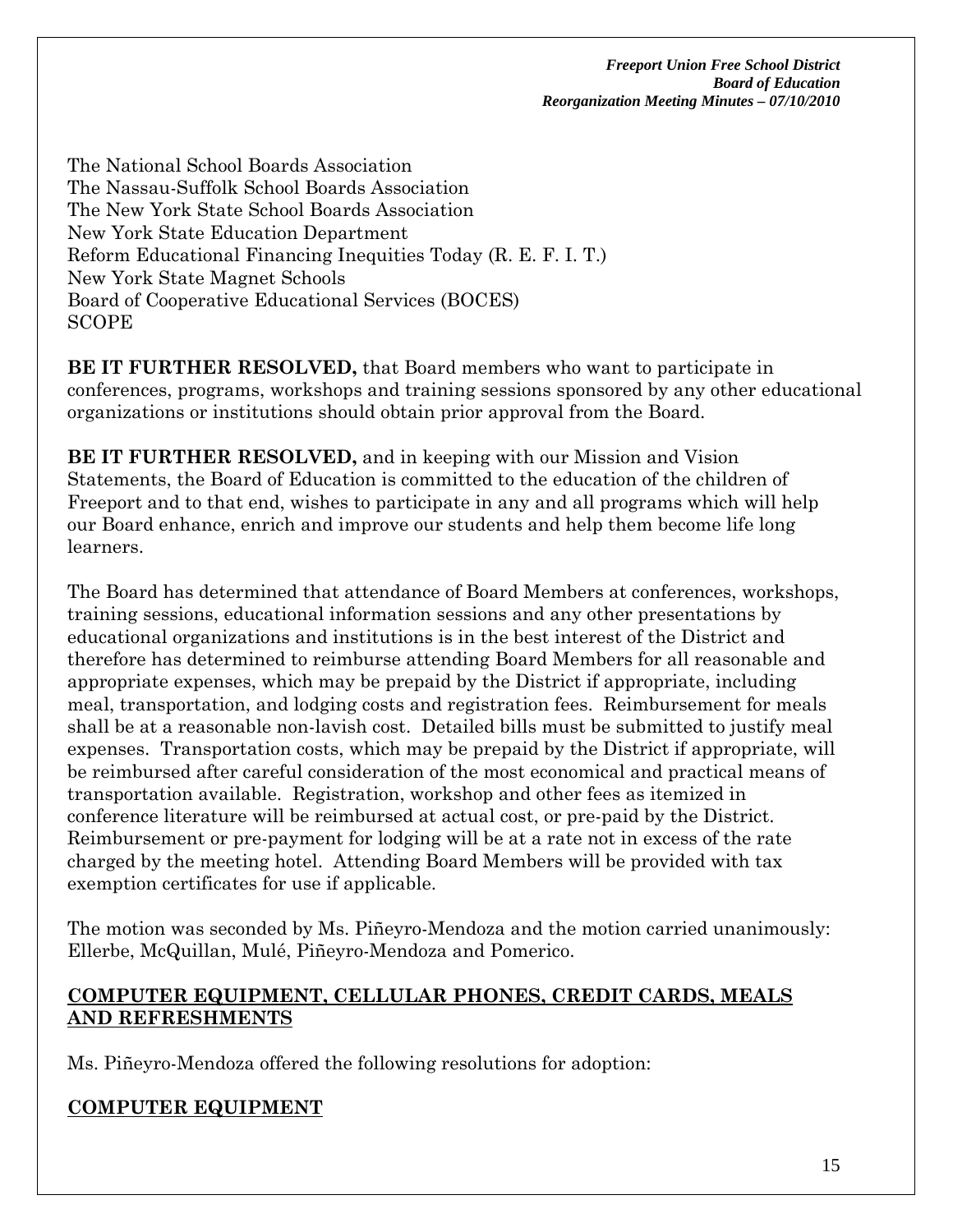**BE IT RESOLVED** that the Board of Education of the Freeport Union Free School District hereby authorize the district to provide computer equipment for home use by school board members, the Superintendent, the Deputy Superintendent, the Assistant Superintendents, and the Executive Director of Operations, where the computers remain the property of the district; where the computers are returned to the district at the expiration of the board member's term or retirement/resignation of the Superintendent, the Deputy Superintendent, the Assistant Superintendents, or the Executive Director of Operations.

**BE IT FURTHER RESOLVED**, that the computers are to be used to enhance communication on school district matters.

# **CELLULAR PHONES**

**BE IT RESOLVED** that the Board of Education hereby authorizes the Superintendent or designee to issue a school district-owned cellular phone to a district employee when required by that employee's job duties.

**BE IT RESOLVED** that the cellular phones are provided to the employees for business purposes and are not to be used by anyone other than a school district employee. Be it further resolved that the district will assure that it does not purchase a plan with a greater allowance than is reasonably necessary; the business office shall evaluate the cellular phone plan at least once a year.

## **CREDIT CARDS**

**BE IT RESOLVED** that the Board of Education hereby authorizes issuance of credit cards to the Superintendent of Schools, the Deputy Superintendent of Schools/Purchasing Agent and the Assistant Superintendent for Personnel/District Clerk.

**BE IT FURTHER RESOLVED,** that the credit cards are to be used for authorized, reimbursable, school business related expenses only.

# **MEALS AND REFRESHMENTS**

**BE IT RESOLVED,** that the Board of Education recognizes that from time-to-time it may be appropriate to provide meals and/or refreshments at District meetings and/or events which are being held for an educational purpose. Examples of authorized categories of expenditures include but are not limited to refreshments for staff on Teacher Orientation Day at the beginning of each year, staff recognition meetings, refreshments for Superintendent's Conference Days, community/district meetings, assessment day, grading of tests, receptions for volunteers, and other meetings at which district business is conducted.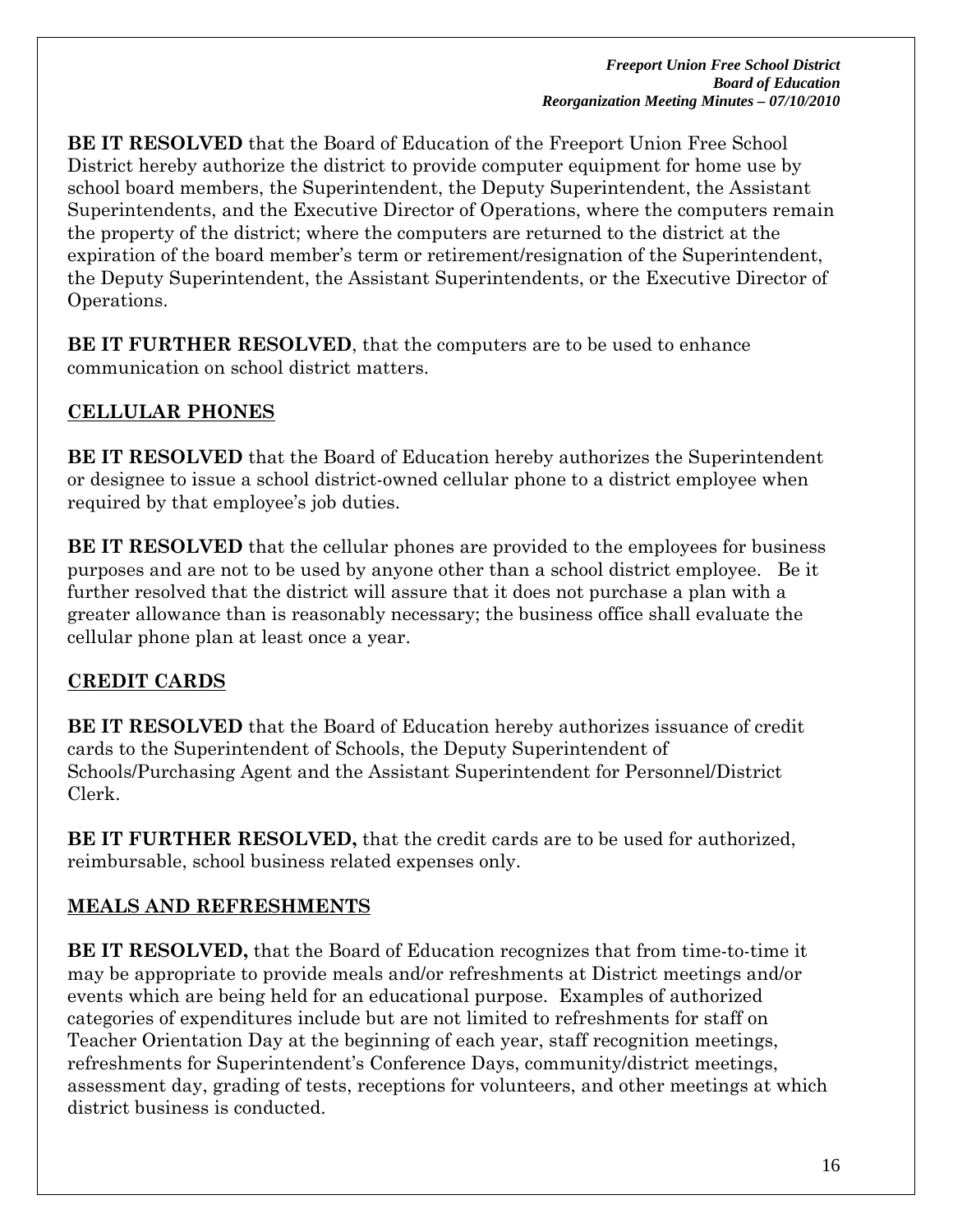The motions were seconded by Ms. Mulé and unanimously carried: Ellerbe, McQuillan, Mulé, Piñeyro-Mendoza and Pomerico.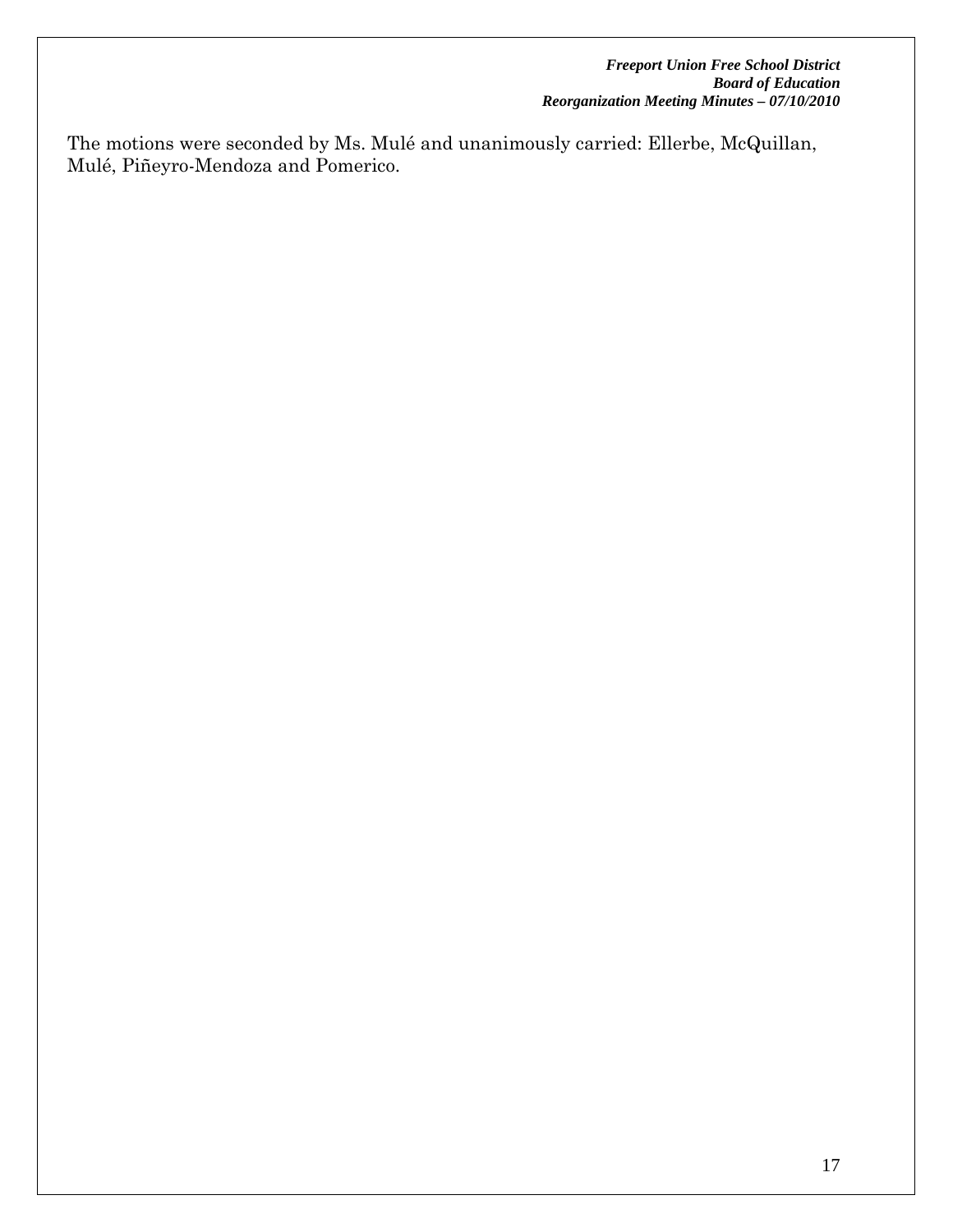# *Beginning of the Action Meeting*

Ms. Piñeyro-Mendoza offered the following resolution for adoption:

**BE IT RESOLVED,** that the Board of Education of the Freeport Union Free School District hereby amends the agenda to include a resolution for a Capital Projects Bid.

The motion was seconded by Ms. Mulé and unanimously carried: Ellerbe, McQuillan, Mulé, Piñeyro-Mendoza and Pomerico.

### **Questions From the Public**

The public was given the opportunity to address the Board of Education. Each speaker was allowed to address the Board for four minutes on the other items for action. The Board and administration addressed the comments from the public.

### **Consent Agenda**

On a consent agenda the following actions were approved on a motion by Mr. Ellerbe and a second by Ms. Mulé:

### **Acceptance of the Minutes**

**BE IT RESOLVED,** that the Board of Education of the Freeport Union Free School District hereby accepts the minutes of the following meetings as written: June 9, 2010 and June 23, 2010

## **Personnel**

## **Change of Status**

**BE IT RESOLVED,** that the Board of Education of the Freeport Union Free School District hereby grants a request for change of status as listed below:

- **1. Rebeca Melara,** Food Service Helper, change of status from 6 hour to 7 hour per day. New compensation will be at an annual rate of \$18,256.42, effective September 1, 2010.
- **2. Willie Merrill,** Food Service Helper, change of status from 4.5 hours to 5 hours per day. New compensation will be at an annual rate of \$12,239.15, effective September 1, 2010.
- **3. Hortensia DeRiggs,** Food Service Helper, change of status from 4 hours to 5 hours per day. New compensation will be at an annual rate of \$12,650.55, effective September 1, 2010.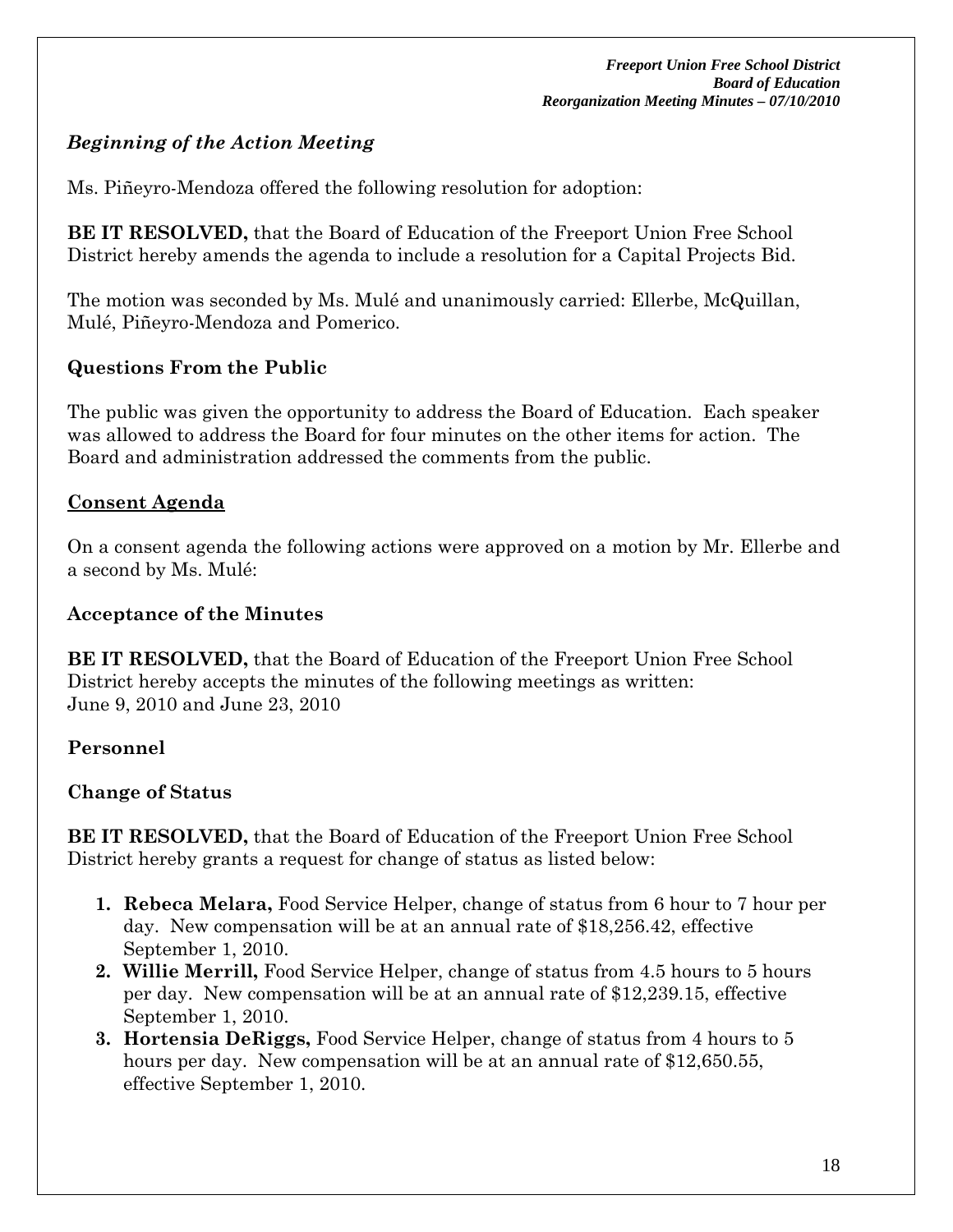- **4. Martha Escobar,** Food Service Helper, change of status from 5 hours to 6 hours per day. New compensation will be at an annual rate of \$17,882.92, effective September 1, 2010. Location to be at FHS.
- **5. Susana Duran**, Food Service Helper, change of status from 5 hours to 6 hours per day. New compensation will be at an annual rate of \$16,078.26, effective September 1, 2010.
- **6. Janine Martorano,** full-time Teaching Assistant, change of salary, increase of \$3,000 due to educational incentive effective September 1, 2010.

### **Personnel Resignation of Staff**

**BE IT RESOLVED**, that the Board of Education of the Freeport Union Free School District hereby accepts the letter(s) of resignation from the following staff members as listed below:

- 1. **Julia Lebedev**, part-time Teaching Assistant, effective June 30, 2010, for student teaching.
- 2. **Michelle Alexander**, Food Service Helper, effective August 31, 2010, to accept another position in the District.

# **Personnel Appointment of Staff – Instructional**

**BE IT RESOLVED**, that the Board of Education of the Freeport Union Free School District, upon the recommendation of the Superintendent, hereby appoints the individuals listed in the attached Appointment of Staff Report - Probationary, in accordance with the rules of the Board of Regents. These individuals shall possess appropriate certification allowing them to serve as teachers in the public schools of New York

- **1. Kevin LaBarr,** Technology Teacher, (replacing L. Burkett, retired). This appointment is effective September 1, 2010, previously tenured, a return from the Preferred Eligibility List. Compensation will be on step 4-1A of the U1C Schedule at \$58,447. Assignment: FHS.
- **2. Lisa Ann Zabala,** Special Education Teacher, (replacing E. Fleishman, resigned) a probationary appointment effective September 1, 2010 through August 31, 2013. Compensation shall be on step 3-2A of the U1D schedule at \$66,142. Assignment: Bayview.
- **3. Kati Miano**, Elementary Teacher, (replacing S. Burton, retired) a probationary appointment effective September 1, 2010 through August 31, 2013. Compensation shall be on step 1-1A of the U1C schedule at \$51,637. Assignment: Bayview.
- **4. Dolores Miller,** Elementary Teacher, (replacing M. Taboada, retired) a probationary appointment effective September 1, 2010 through August 31, 2012.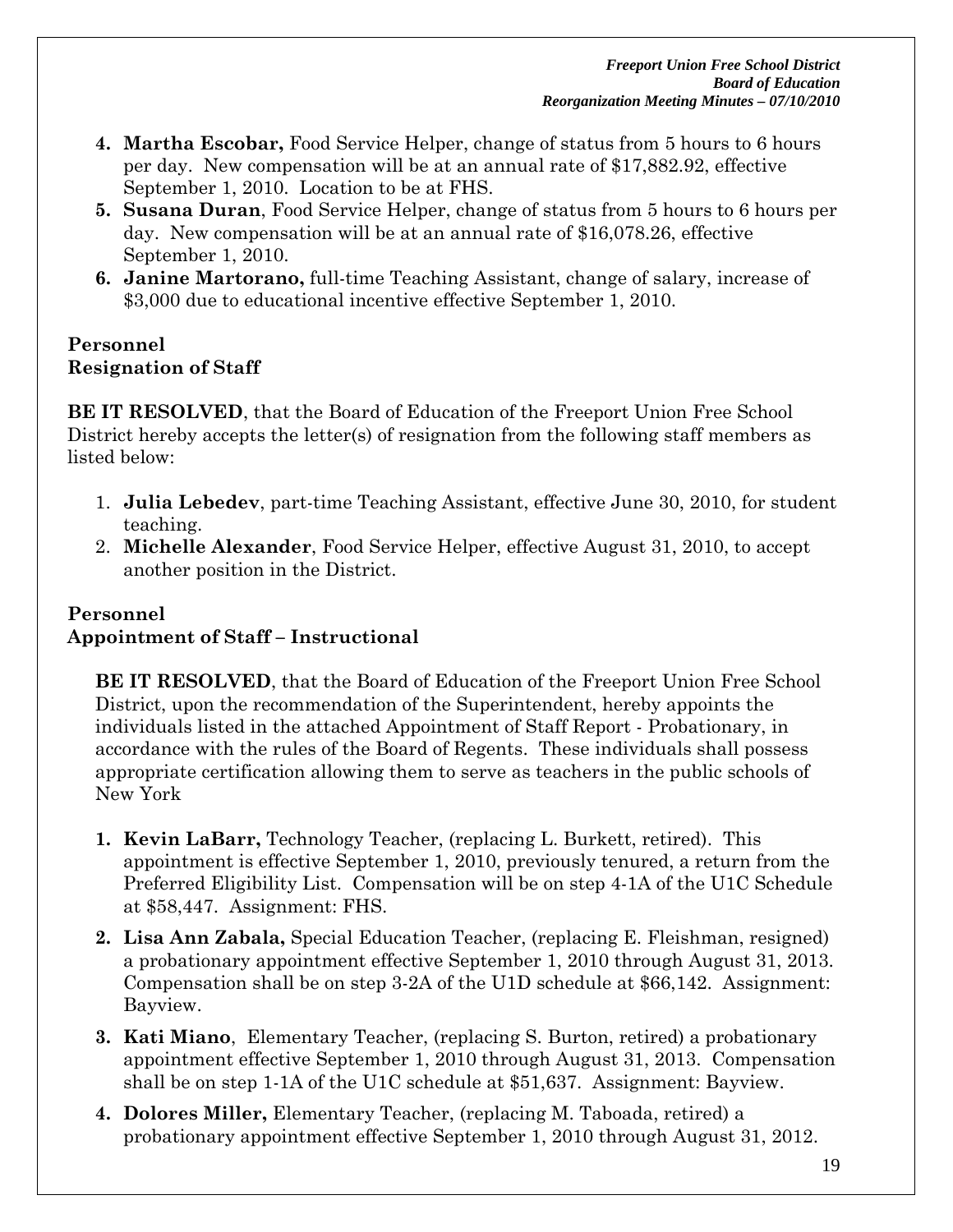Compensation will be on step 3 of the U1D Schedule at \$70,267. Assignment: Bayview.

## **Appointment of Non-Instructional Staff**

**BE IT RESOLVED**, that the Board of Education of the Freeport Union Free School District hereby appoints the individuals as listed, in accordance with Civil Service Rules and Regulations.

- 1. **Rose Medina**, Food Service Helper, (replacing H. De Riggs, change) effective September 1, 2010 for a period of 26 weeks upon Civil Service approval. Compensation for this appointment is on step 1 of the Cafeteria Salary Schedule at \$10,088. Assignment: Atkinson.
- 2. **Wanna Smith**, Food Service Helper, (replacing W. Merrill, change) effective September 1, 2010 for a period of 26 weeks upon Civil Service approval. Compensation for this appointment is on step 1 of the Cafeteria Salary Schedule at \$9,724. Assignment: Dodd.
- 3. **Michelle Alexander,** Cook, (replacing L. Stuerzel resigned) effective September 1, 2010 for a period of 26 weeks upon Civil Service approval. Compensation for this appointment is on step 12 of the Cook Salary Schedule at \$23,559.36. Assignment: Archer.
- 4. **Stacy Hurst**, Food Service Helper, (replacing G. Herman, transfer) effective September 1, 2010 for a period of 26 weeks upon Civil Service approval. Compensation for this appointment is on step 1 of the Cafeteria Salary Schedule at \$11,830. Assignment: FHS.

#### **Personnel Temporary**

**BE IT RESOLVED**, that the Board of Education of the Freeport Union Free School District, upon the recommendation of the Superintendent, hereby appoints the individuals listed in accordance with the rules of the Board of Regents. These individuals shall possess appropriate certification allowing them to serve as teachers in the public schools of New York.

- 1. **Donald R. Moore, Jr.**, Senior Instructor JROTC, (replacing self) a temporary appointment effective July 1, 2010 through June 30, 2011. The annual salary for this position will be 112,458 on step 25-2E of the U1D schedule. Assignment: FHS.
- 2. **Timothy McShan**, Instructor, JROTC Program, (replacing self) a temporary appointment effective July 1, 2010 through June 30, 2011. The annual salary for this position will be \$85,293, on step 17-1A of the U1C schedule. Assignment: FHS.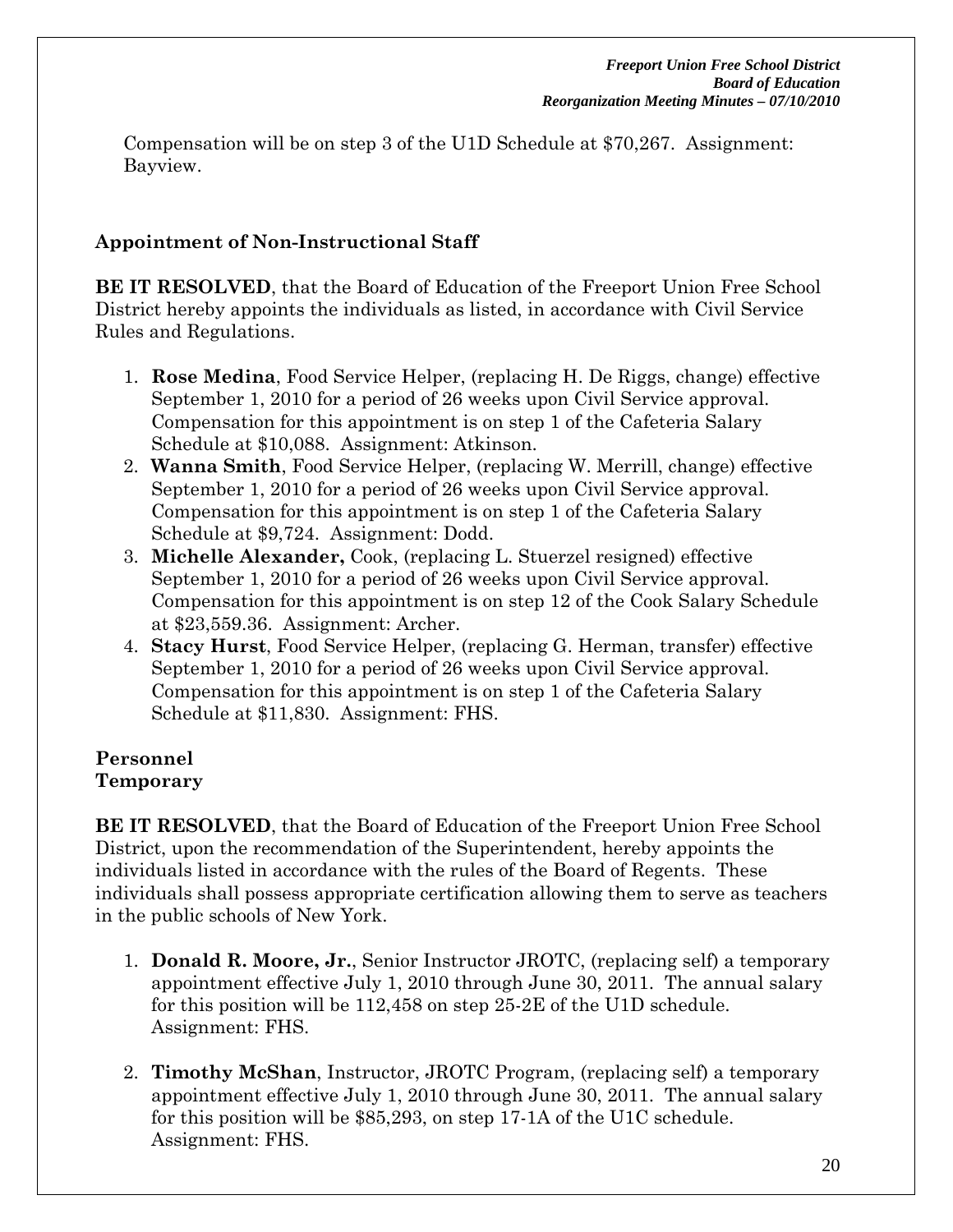- 3. **Tracey Nachamie**, Guidance (Elementary), (replacing self) a temporary appointment effective September 1, 2010 through August 31, 2011. The annual salary for this position will be 78,194 on step 4-2E of the E1D schedule. Assignment: Archer.
- 4. **David W. Strauss, III,** Guidance (Elementary), (replacing self) a temporary appointment effective September 1, 2010 through August 31, 2011. The annual salary for this position will be 72,169 on step 4-2A of the E1D schedule. Assignment: New Visions.
- 5. **Lindsay Volpe**, Guidance (Elementary), (replacing self) a temporary appointment effective September 1, 2010 through August 31, 2011. The annual salary for this position will be 66,744 on step 2-2A of the E1D schedule. Assignment: Atkinson.
- 6. **Julie Rose**, part-time Social Worker (2/3 position), (replacing self, position ended) a temporary appointment effective September 1, 2010 through August 31, 2011. Compensation for this position will be on step 3-2A of the U1D Schedule at \$44,315.14. Assignment: FHS.
- 7. **Susan Hickey**, Math Teacher, (replacing D. Schlick, Teacher on Special Assignment) a temporary appointment effective September 1, 2010 through August 31, 2011. Compensation for this position will be on step 3-2F of the U1D Schedule at \$68,177. Assignment: Dodd.

## **Personnel**

## **Appointment of Fall Coaches**

**BE IT RESOLVED,** that the Board of Education of the Freeport Union Free School District, hereby appoints the individuals for coaching positions as attached. These individuals shall possess appropriate certification allowing them to serve as coaches in the public schools of New York.

| <b>Coaches Names</b> | Position                     | <b>Step</b> | <b>Salary</b> |
|----------------------|------------------------------|-------------|---------------|
|                      |                              |             |               |
| Mulfinger, William   | Modified Badminton           | 3           | \$3,606.00    |
| Kolodny Laurie       | Varsity Cheerleading         | 3           | \$3,814.00    |
| Cheryl Gayle         | Varsity Cheerleading Asst.   |             | \$3,038.00    |
| Carmen Martinez      | J.V. Cheerleading            | 3           | \$3,022.00    |
| Nina Sasso           | Modified Cheerleading        | З           | \$2,475.00    |
| Gilreath, Charles    | Boys' Varsity Cross Country  | 3           | \$5,167.00    |
| Williams, Tia        | Girls' Varsity Cross Country | 3           | \$5,167.00    |
| Blount, Eric         | Coed Modified Cross Country  | 3           | \$3,917.00    |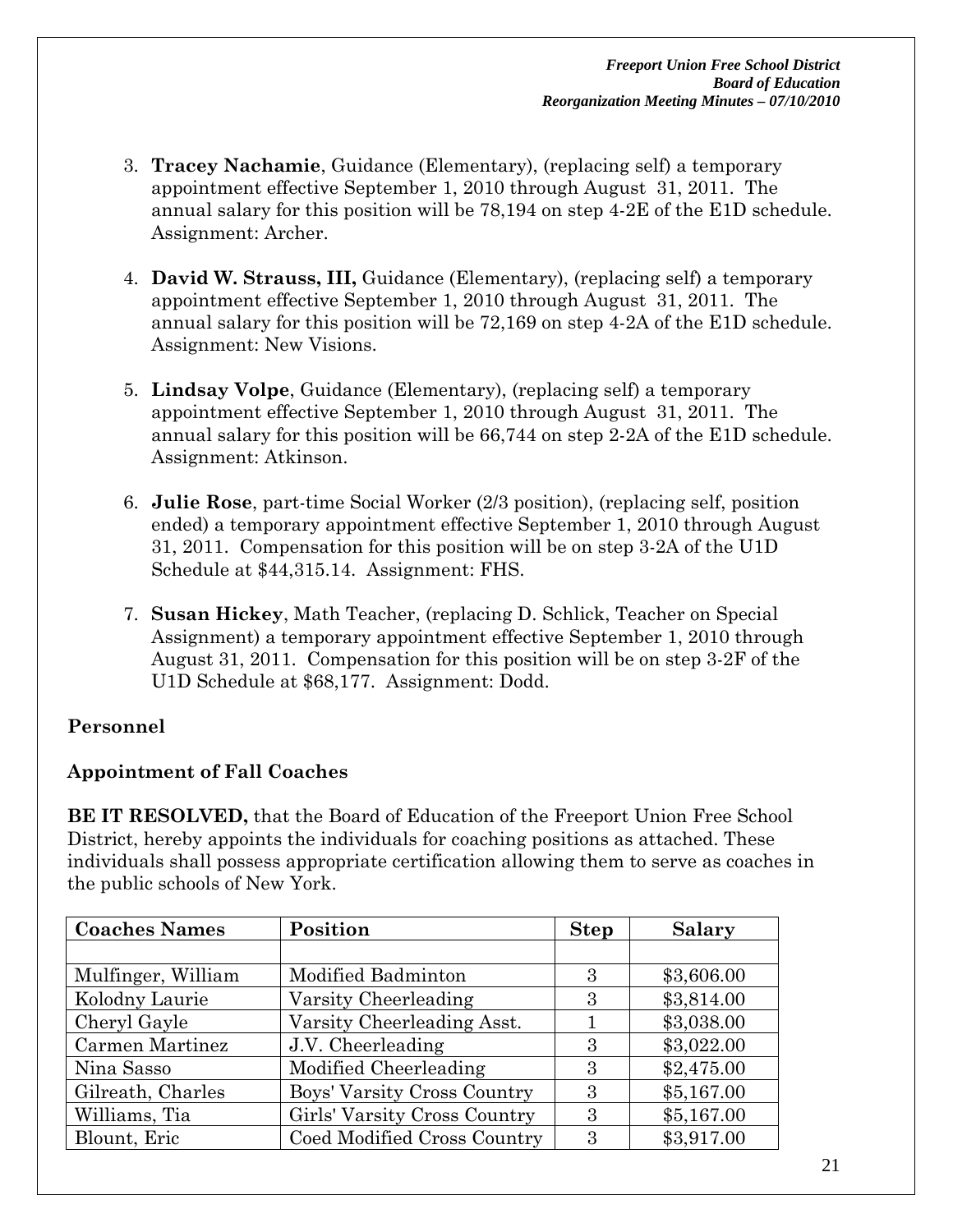| Cellan, Russell        | Varsity Head Football            | 3              | \$9,461.00 |
|------------------------|----------------------------------|----------------|------------|
| Smith, Kirtland        | Varsity Asst. Football           | $\overline{3}$ | \$6,582.00 |
| Elmore, Toby           | Varsity Asst. Football           | $\overline{3}$ | \$6,582.00 |
| Jones, Jimmy           | Varsity Asst. Football           | $\overline{3}$ | \$6,582.00 |
| Retzlaff, Arthur       | J.V. Head Football               | $\overline{3}$ | \$6,582.00 |
| Halvorsen, Timothy     | J.V. Asst. Football              | 3              | \$6,582.00 |
| Michael McQueen        | J.V. Asst. Football              | $\overline{1}$ | \$5,675.00 |
| Gordon, David          | Modified Head Football           | $\overline{3}$ | \$5,661.00 |
| DeBonis, Robert        | Modified Asst. Football          | 3              | \$4,482.00 |
| Allen, Kevin           | Modified Asst. Football          | $\overline{2}$ | \$4,424.00 |
| Kubica, Sandy          | Boys' Varsity Golf               | 3              | \$4,482.00 |
| Banegas, German        | Boys' Varsity Soccer             | $\overline{3}$ | \$6,699.00 |
| Mery, Carlos           | Boys' J.V. Soccer                | $\overline{3}$ | \$5,079.00 |
| TBA                    | Boys' Modified Soccer            | $\overline{1}$ | \$3,889.00 |
| Roberts, Tracie        | Girls' Varsity Soccer            | 3              | \$6,699.00 |
| Vidalon, Vanessa       | Girls' J.V. Soccer               | $\overline{3}$ | \$5,079.00 |
| Colonna, Lisa          | Girls' Modified Soccer           | $\overline{3}$ | \$4,402.00 |
| Variello, Barry        | Girls' Varsity Swimming          | 3              | \$6,600.00 |
| Murphy, Carole         | Girls' Varsity Asst. Swimming    | $\overline{3}$ | \$4,804.00 |
| Hendrickson, Linda     | Girls' Varsity Tennis            | $\overline{3}$ | \$4,832.00 |
| Wahlers, Diane         | Girls' Varsity Asst. Tennis      | $\overline{3}$ | \$3,899.00 |
| Thom, Timothy          | Boys' Varsity Volleyball         | $\overline{3}$ | \$5,541.00 |
| <b>TBA</b>             | Girls' Varsity Volleyball        | $\overline{1}$ | \$5,006.00 |
| <b>TBA</b>             | Girls' J.V. Volleyball           | $\mathbf{1}$   | \$3,610.00 |
| Puricelli Jr., Charles | <b>Fall Weight Training</b>      | $\overline{3}$ | \$2,064.00 |
| Debonis, Robert        | 6th Grade Intramurals            | $\overline{3}$ | \$2,981.00 |
| Bivona, Christina      | 5th Grade Intramurals            | 3              | \$2,981.00 |
| Gilreath, Charles      | <b>Bayview Elementary Sports</b> | $\overline{3}$ | \$2,981.00 |
| Zito, George           | <b>Athletic Trainer</b>          | $\overline{2}$ | \$6,500.00 |
|                        |                                  |                |            |

## **Personnel**

## **Appointment of Summer Academy of the Arts/Enrichment Staff**

**BE IT RESOLVED**, that the Board of Education of the Freeport Union Free School District, upon the recommendation of the Superintendent, hereby appoints the individuals listed in accordance with the rules of the Board of Regents. These individuals shall possess appropriate certification allowing them to serve as teachers in the public schools of New York

| <b>Name</b>      | Program | <b>Stipend</b> |
|------------------|---------|----------------|
| Ruth Breidenbach | Music   | \$3,800        |
| Adam Rubin       | Music   | \$3,800        |
| Sherill Spruill  | Theatre | \$3,800.       |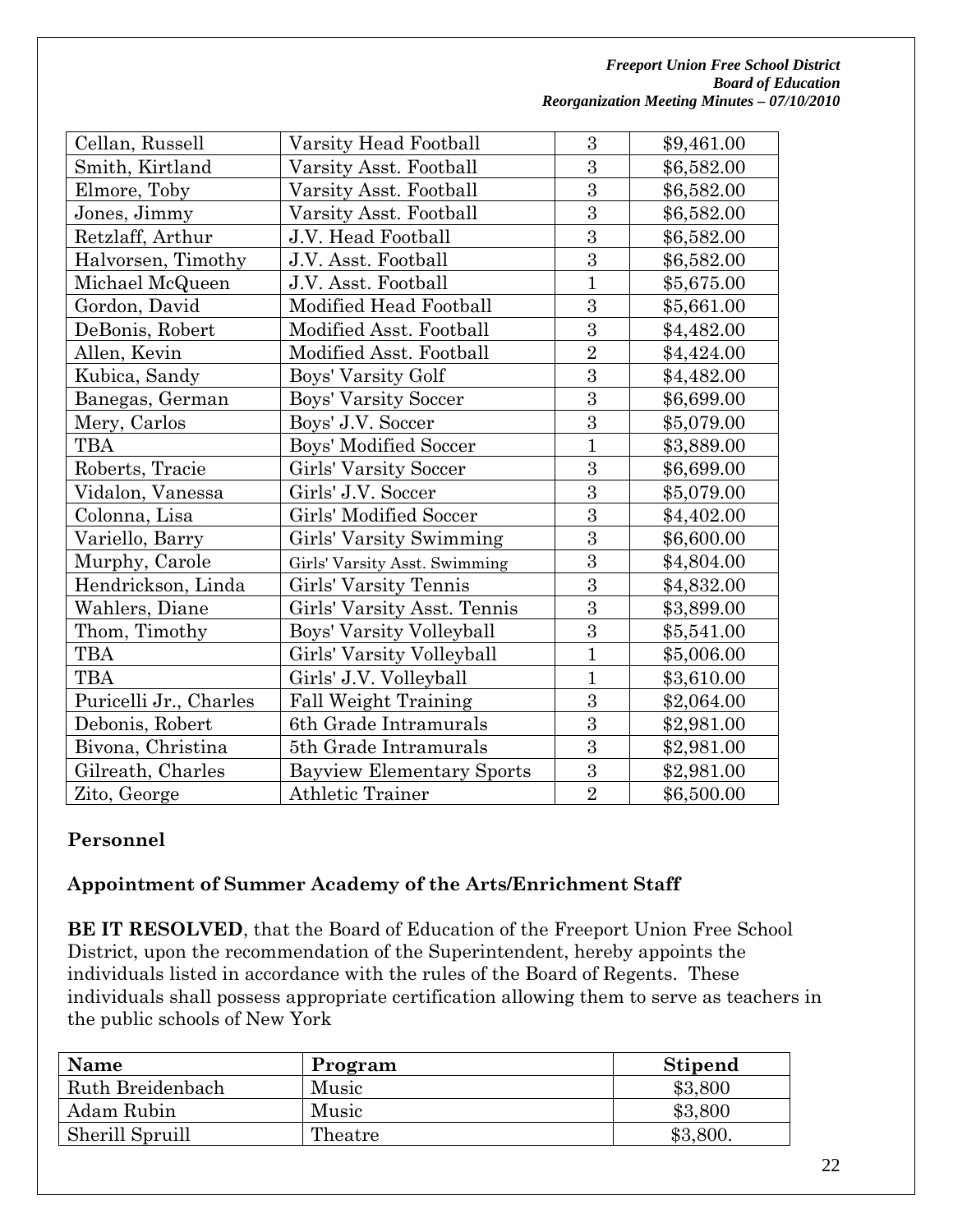*Freeport Union Free School District Board of Education Reorganization Meeting Minutes – 07/10/2010* 

| Jen Rothenberg    | Instrumental Music (Strings) | \$3,800 |
|-------------------|------------------------------|---------|
| Cathy Beck        | Instrumental Music (Strings) | \$3,800 |
| Mahendra Guerrier | Dance                        | \$3,800 |
| Ron Federici      | Instrumental Music (Band)    | \$3,800 |
| Justin Friedman   | Instrumental Music (Band)    | \$3,800 |
| Talonda Thomas    | Chorus                       | \$3,800 |
| Shanequa Thompson | Visual Arts                  | \$3,800 |
| Laurie Kolodny    | Visual Arts                  | \$3,800 |
| Tom Doyle         | Science                      | \$3,800 |
| Edward Irwin      | Science                      | \$3,800 |
| Luz Fernandez     | Dual Language                | \$3,800 |
| Raquel Steffa     | Dual Language                | \$3,800 |

### **Education**

### **CSE/CPSE Minutes**

**BE IT RESOLVED,** that the Board of Education of the Freeport Union Free School District hereby accepts the minutes of the meetings of the Committee on Special Education and the Committee on Preschool Special Education for the following dates: March, 19, 25, 2010; April 12, 15, 19, 28, 2010; May 4, 6, 7, 10, 11, 12, 13, 17, 18, 19, 20, 21, 24, 26, 27, 28, 2010; June 2, 3, 4, 7, 8, 9, 10, 14, 15, 16, 17, 18, 21, 22, 23, 2010**.**

The vote was: Ellerbe, McQuillan, Mulé, Piñeyro-Mendoza and Pomerico.

### **Other Action**

### **Authorization to Participate in Various Cooperative Bids**

Ms. Mulé offered the following resolution for adoption:

**BE IT RESOLVED,** that the Board of Education of the Freeport Union Free School District hereby authorizes the school district to participate with other school districts in the joint biding of the various commodities, supplies, equipment, etc. as authorized by the General Municipal Law.

**BE IT RESOLVED**, that, the recommendations of the Purchasing Steering Committee, where applicable, will be considered when this Board acts on the purchase of said commodities.

**BE IT FURTHER RESOLVED**, that the district purchasing agent is authorized to participate in various other Cooperative Bids as necessary and in the best interest of the school district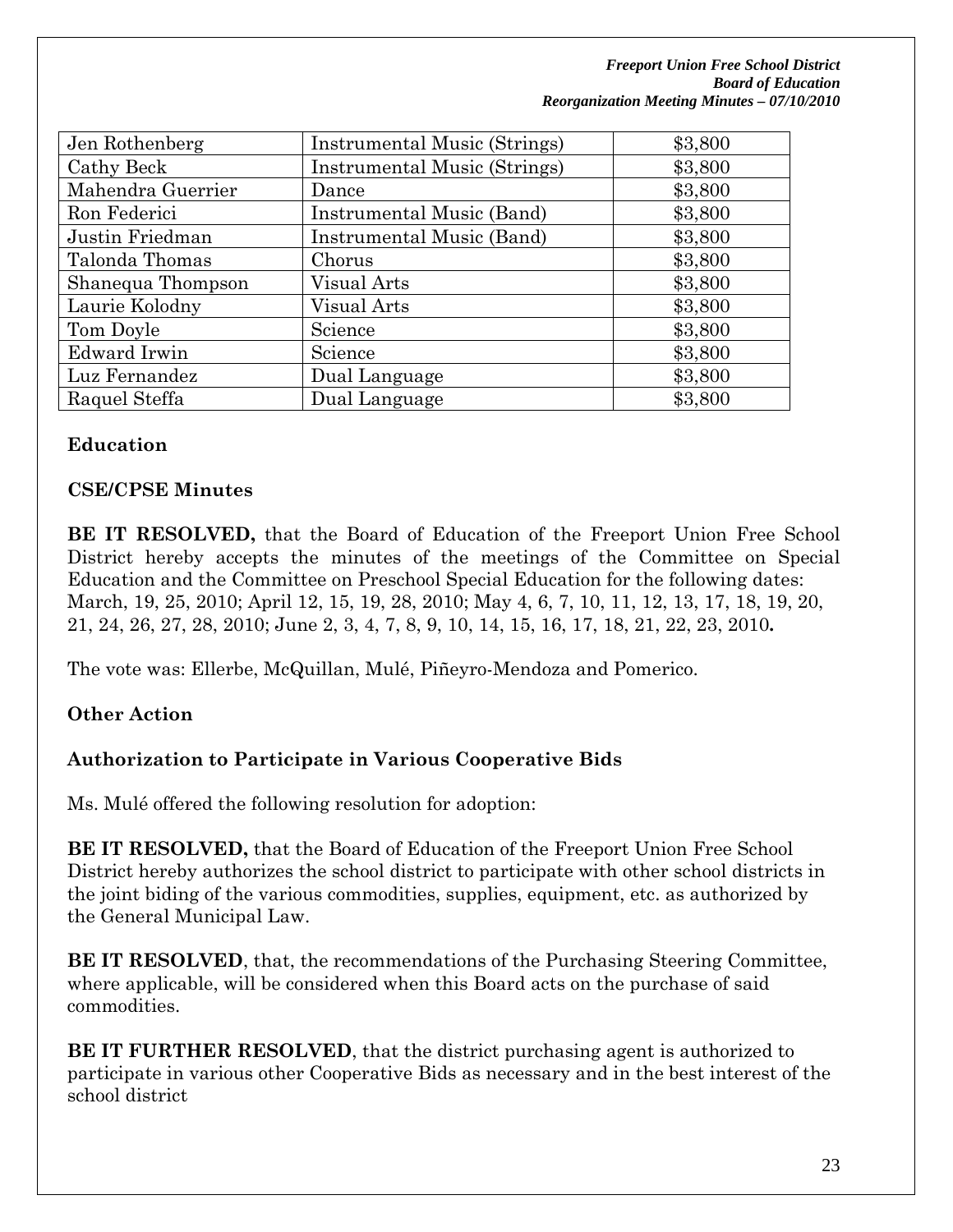**BE IT FURTHER RESOLVED,** that the Freeport School District agrees to participate in the following cooperative bids, as attached.

#### **Nassau BOCES Cooperative Bids:**

 Athletic Uniforms Audio Visual/Net TV Audio Visual Supplies Boiler, Duct and Kitchen Exhaust Cleaning Buildings and Grounds Equipment Direct Pricing Carpentry and Building Supplies Carpeting, Installation Chain Link Fencing Classroom & Office Furniture Custodial Supplies Electrical Supplies Fire Extinguishers & Service Floor Tiles and Installation Food Service Equipment Food Prep; Paper and Plastic Supplies Food and Beverage Supplies Fuel Oil General Safety & Asbestos **Supplies** Glazing Services

 Gymnasium Floor Refinishing Hazardous Maintenance Handling Removal, Transportation & Disposal HVAC Equipment HVAC Maintenance and Installation Medical & Dental Supplies Oil & Gas Burner Service Paint & Paint Supplies Partition Door Safety Systems Plumbing and Heating Supplies Plumbing Service Repair & Maintenance of Asphalt & Cement Concrete Paving Roof Maintenance & Repairs Science Supplies Snapple Tools: Power and Hand Uniforms – Custodial, Security Guards, etc. Vending Machine Venetian Blinds and Shades

#### **School Districts Cooperative Bid**

| Nassau County Director of Facilities Purchasing Consortium - 2010/2011 |                                |
|------------------------------------------------------------------------|--------------------------------|
| A/C & Refrigeration Service                                            | Fire Extinguisher Service      |
| <b>Burners and Boiler Service</b>                                      | Floor Sanding                  |
| Carpet Tile & Installation                                             | <b>Fuel Tank Pressure Test</b> |
| Custodial Equipment                                                    | Geese Dog Service              |
| Repair                                                                 | Grounds Equipment Repair       |
| Custodial Supplies and                                                 | Gym Folding Door and           |
| Trash Bags                                                             | Stage Rigging                  |
| Drag Mops                                                              | Irrigation                     |
| <b>Electrical Supplies</b>                                             | Kitchen Equipment Repair       |
| Electrical Service                                                     | Lumber & Masonry               |
| Elevator Maintenance                                                   | PA, Intercom & Master          |
| <b>Emergency Generator</b>                                             | Clock Services                 |
| Service                                                                | Paint & Paint Supplies         |
| Fence Installation & repair                                            | Painting                       |
| <b>Field Maintenance</b>                                               | Pest Control Services          |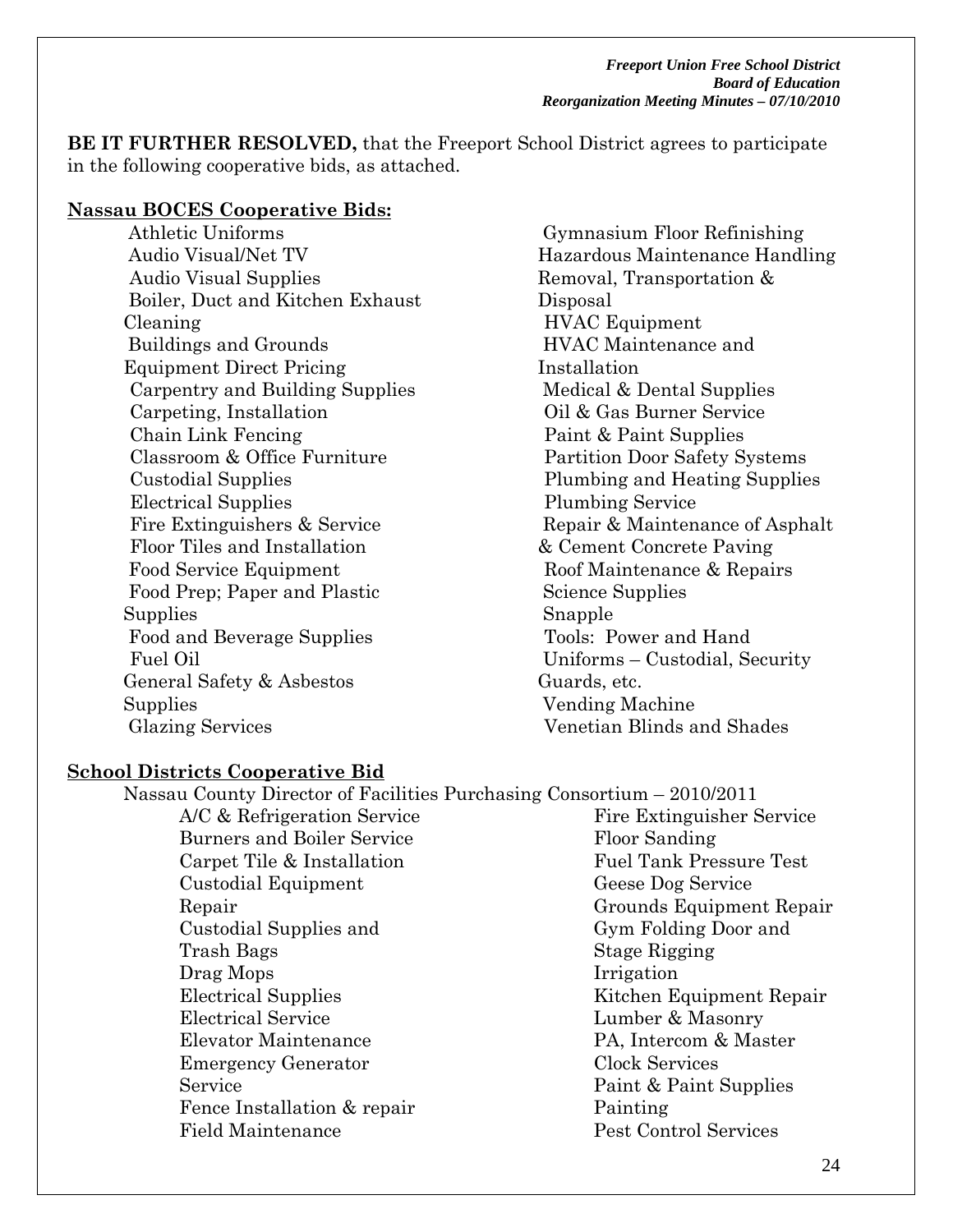*Freeport Union Free School District Board of Education Reorganization Meeting Minutes – 07/10/2010* 

 Plumbing Service Plumbing supplies Pneumatic Systems Pump Repair Roof Repair Scoreboard Repair, Electric Partition, Gym Equipment Signs Site Work, Asphalt, Concrete, Lot Sweeping Split AC Units

 Steam Traps and Parts Storm Drains Suspended Ceiling Theatrical Lighting Tree Cutting & Pruning Uniforms Venetian Blinds Welding Wireless Clocks

#### **Island Cooperative Bid/Educational Data Services**

Athletics Audio Visual Supplies Automatic Temperature Controls Service & Repair Boiler Inspection Cleaning & Repair Boiler Repair Computer Supplies Carpet Cleaning, Repair, & Replacement Cesspool, Waste line, Sewer jet Repair & Maintenance Chalkboard Resurfacing Clock & Intercom Service and Repair Electric Motor Repair Electrical Repairs & Services Elevator Services – Inspection & Repair Exterior Landscape – Athletic Fields & Turf Care Fine Art Supplies Fire Alarm and Sprinkler Service & Repair Fire Extinguisher & Smoke Detector Service Floor Tile Repair & Replacement Folding Door, Repair & Replacement General Classroom Supplies General Construction/Carpentry

 Gym & Stage Floor Refinishing Health Supplies Home Economic Supplies HVAC Services Library Supplies Locksmith Lumber Supplies Masonry, Concrete & MACADAM Services Office Computer Supplies Painting Photography Supplies Physical Education Supplies Plumbing Pump Repair Refinish Stage & Gym Wood Floors Roof Repair & Replacement Science Supplies Scoreboard & Gym Equipment Repair Stage Curtains & Draperies Venetian Blinds Repair & Replacement Welding Window Glazing & Glass Replacement Window Shade Repair & Replacement Stage Curtain & Drapery Services Technology Ed. Supplies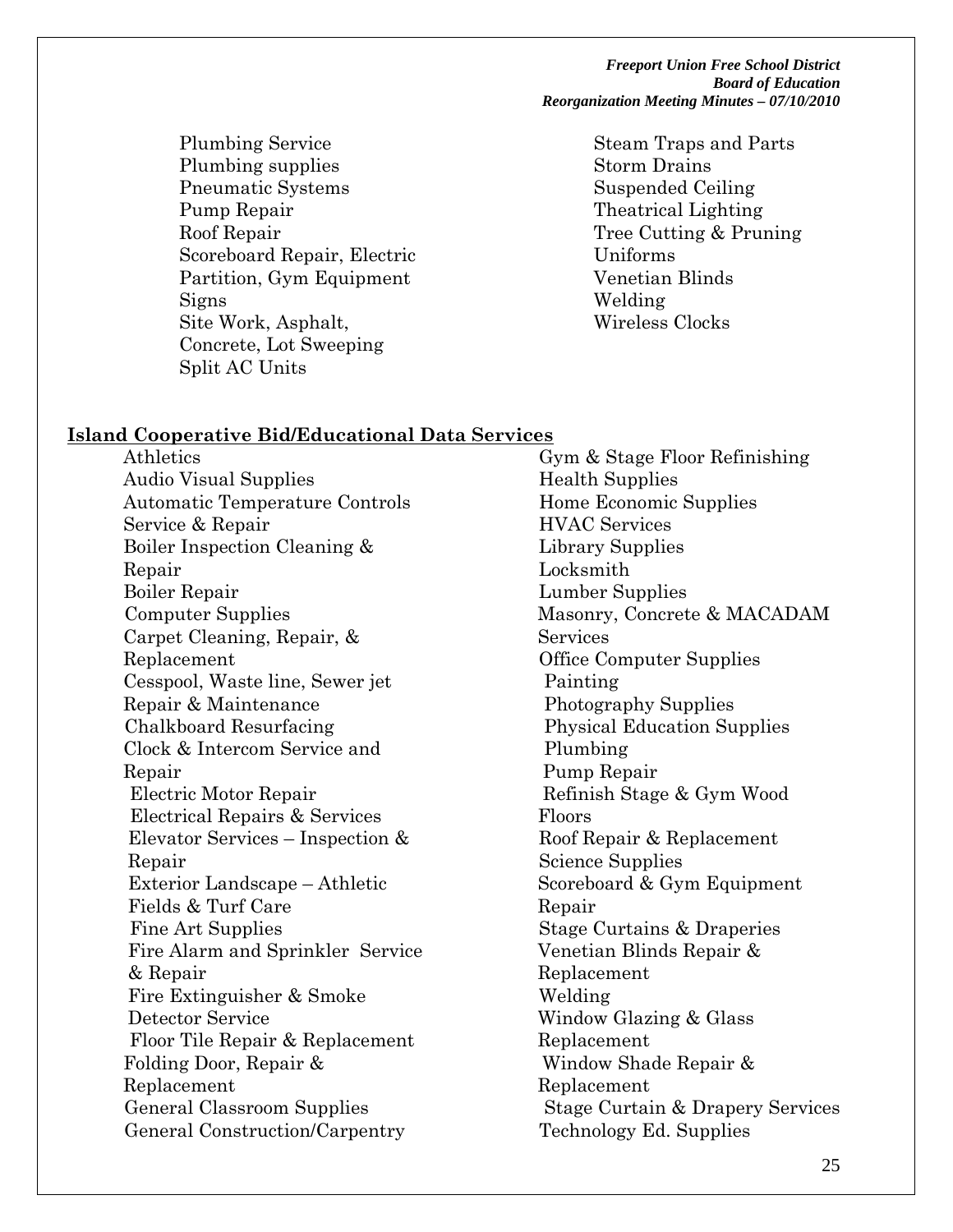*Freeport Union Free School District Board of Education Reorganization Meeting Minutes – 07/10/2010* 

Window Shade & Repair & Replacement

Laser & Ink Jet Toners

Venetian Blind Repair & Replacement Window Glazing & Glass Replacement

### **Southern Westchester BOCES Cooperative Bids**:

Art Supplies Audio/Visual Supplies & Equipment Cafeteria Food Supplies Custodial Supplies Fine Paper Supplies General School Supplies

### **Village of Freeport**

 Electricity Fuel (district vehicles) Water/Sewer

### **Nassau County**

Office of Purchasing Bids

## **New York State Contracts**

- Air Conditioners Audio Visual Equipment and Accessories Books & Non-print Library Materials & Related Ancillary Svc. Commercial, Institutional, Residential and Office Supplies Elevator Maintenance Facsimile Equipment Industrial Commercial Supplies & Equipment Laboratory and Science Teaching Supplies
- Library Supplies Miscellaneous Office Supplies School & Art Supplies Serials (Foreign &Domestic Periodicals, Magazines, etc.) Typewriters Communications (Equipment) Communications (Service) Interactive Voice Response Equipment Networking Hardware/Software Video Conferencing Equipment

The motion was seconded by Mr. Pomerico and unanimously carried, the vote was: Ellerbe, McQuillan, Mulé, Piñeyro-Mendoza and Pomerico.

## **Authorization to Participate in Long Island Food Service Cooperative Bids**

 Lumber Supplies Microcomputer Hardware Microcomputer Software Office & Classroom Furniture Office Supplies White Boards, Interactive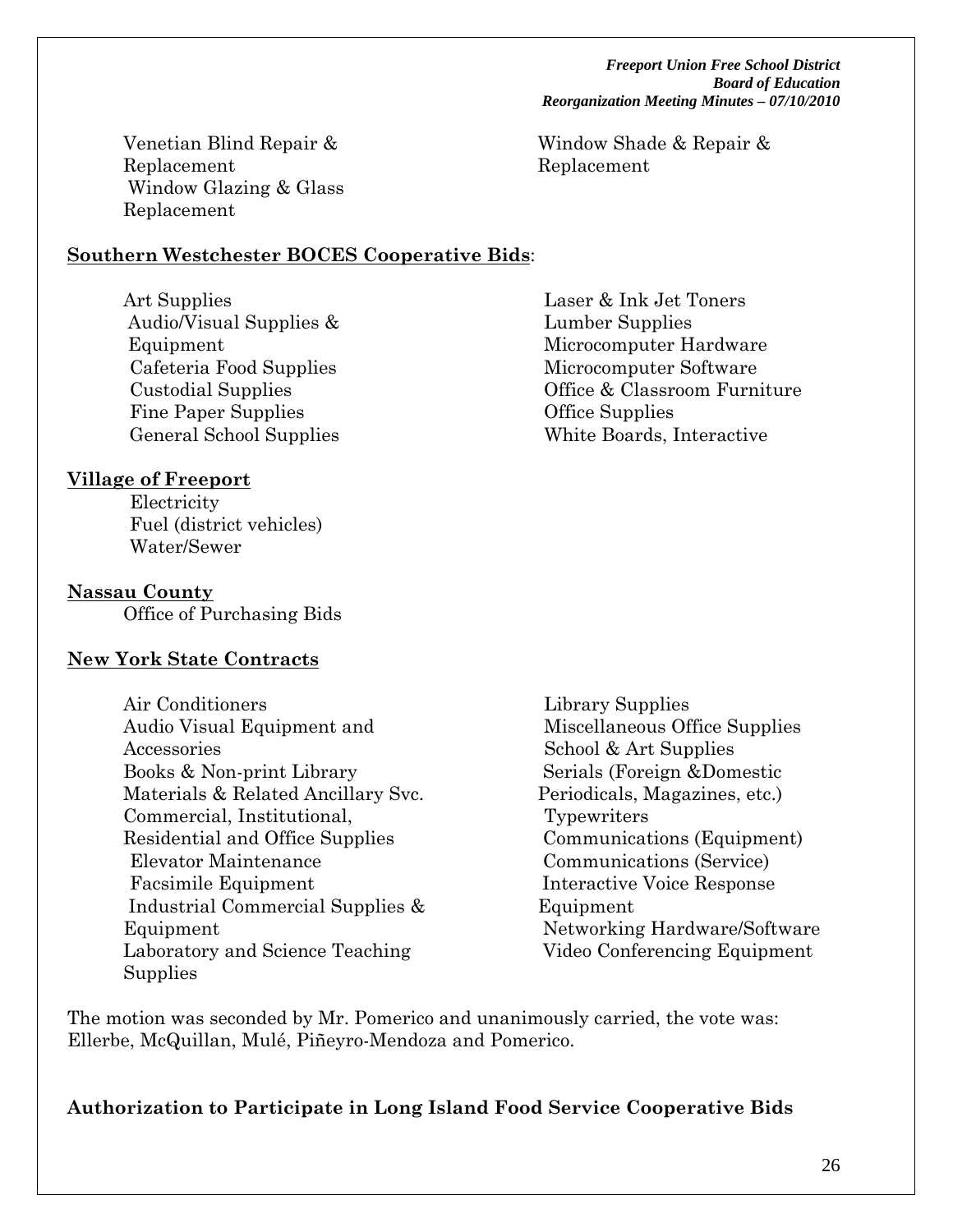Mr. Pomerico offered the following resolution for adoption:

**WHEREAS,** it is the plan of a number of public school districts in Nassau//Suffolk Counties, New York to bid jointly on selected Food Service Commodities, Food and Food Service Supplies for the 2010-2011 school year.

**WHEREAS,** Freeport Union Free School District , is desirous of participating with other districts in Nassau/Suffolk Counties in the joint bidding of the commodities mentioned above as authorized by General Municipal Law, Section 119-0 and,

**WHEREAS**, Freeport Union Free School District, wishes to appoint a committee to assume the responsibility for drafting of specification, advertising for bids, accepting and opening bids, reporting the results to the boards of education and making recommendations thereon; therefore,

**BE IT RESOLVED,** that the Board of Education of Freeport Union Free School District hereby appoints Long Island School Nutrition Directors Association Cooperative Bid Committee to represent it in all matters related above, and,

**BE IT FURTHER RESOLVED,** that the Board of Education of the Freeport Union Free School District authorizes the above-mentioned committee to represent it in all matters leading up to the entering into a contract for the purchase of the abovementioned commodities, and

**BE IT FURTHETR RESOLVED**, that the Board of Education of the Freeport Union Free School District agrees to assume its equitable share of the costs of the cooperative bidding, and,

**BE IT FURTHER RESOLVED,** that the Board of Education of the Freeport Union Free School District agrees to (1) abide by majority decisions of the participating districts on quality standards:; (2) that unless all bids are rejected it will award according to the recommendations of the committee; and (3) that after award of contract(s) it will conduct all negotiations directly with the successful bidder(s).

The motion was seconded by Ms. Piñeyro-Mendoza and unanimously carried, the vote was: Ellerbe, McQuillan, Mulé, Piñeyro-Mendoza and Pomerico.

## **Change Order - Mechanical Renovations at Dodd**

Ms. Piñeyro-Mendoza offered the following resolution for adoption

**WHEREAS**, the Board of Education of the Freeport Union Free School District recognizes that in performing additions, alterations and renovations to its exiting facilities certain changes may occur after the award of contracts, and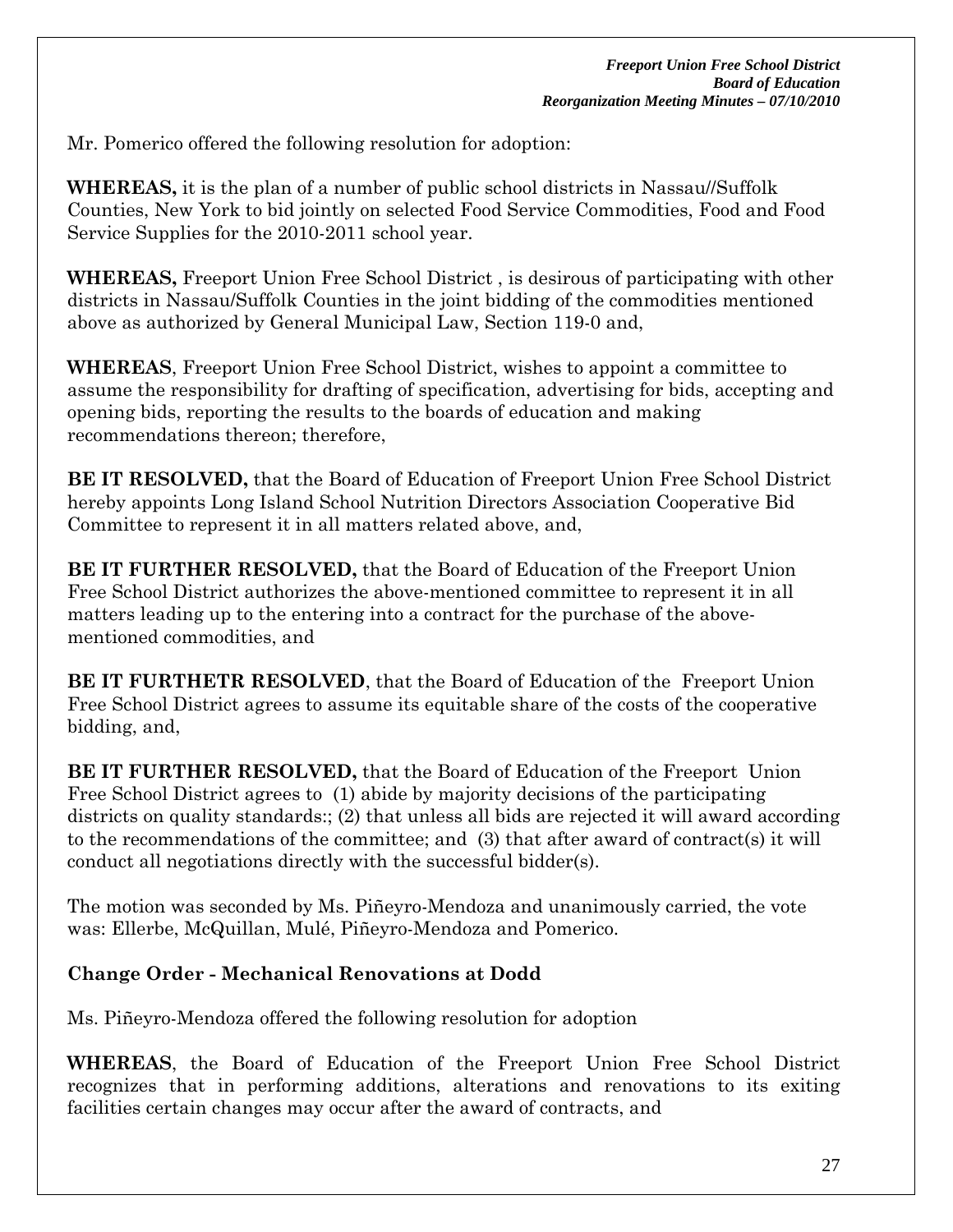**WHEREAS**, the Board of Education of the Freeport Union Free School District similarly recognizes the need for timely approval of changes in the works to facilitate the progress and complet**ion** of projects in accordance with established schedules;

**NOW THEREFORE, BE IT RESOLVED**, that the Board of Education of the Freeport Union Free School District hereby approves the change order.

The motion was seconded by Mr. Pomerico and unanimously carried, the vote was: Ellerbe, McQuillan, Mulé, Piñeyro-Mendoza and Pomerico.

### **Change Order – EXCEL Bond, Atkinson School Emergency Lighting**

Mr. Ellerbe offered the following resolution for adoption:

**WHEREAS**, the Board of Education of the Freeport Union Free School District recognizes that in performing additions, alterations and renovations to its exiting facilities certain changes may occur after the award of contracts, and

**WHEREAS**, the Board of Education of the Freeport Union Free School District similarly recognizes the need for timely approval of changes in the works to facilitate the progress and complet**ion** of projects in accordance with established schedules;

**NOW, THEREFORE, BE IT RESOLVED**, that the Board of Education of the Freeport Union Free School District hereby approves the change order.

The motion was seconded by Ms. Mulé and unanimously carried, the vote was: Ellerbe, McQuillan, Mulé, Piñeyro-Mendoza and Pomerico.

## **TAX ANTICIPATION NOTE RESOLUTION**

Ms. Mulé offered the following resolution for adoption:

**BE IT RESOLVED,** by the Board of Education of the Freeport Union Free School District, in the County of Nassau, New York, as follows:

> Section 1. Tax Anticipation Notes (herein called "Notes") of Freeport Union Free School District, in the County of Nassau, New York (herein called "District"), in the principal amount of not to exceed \$9,500,000, and any notes in renewal thereof, are hereby authorized to be issued pursuant to the provisions of Sections 24.00 and 39.00 of the Local Finance Law, constituting Chapter 33-a of the Consolidated Laws of the State of New York (herein called "Law").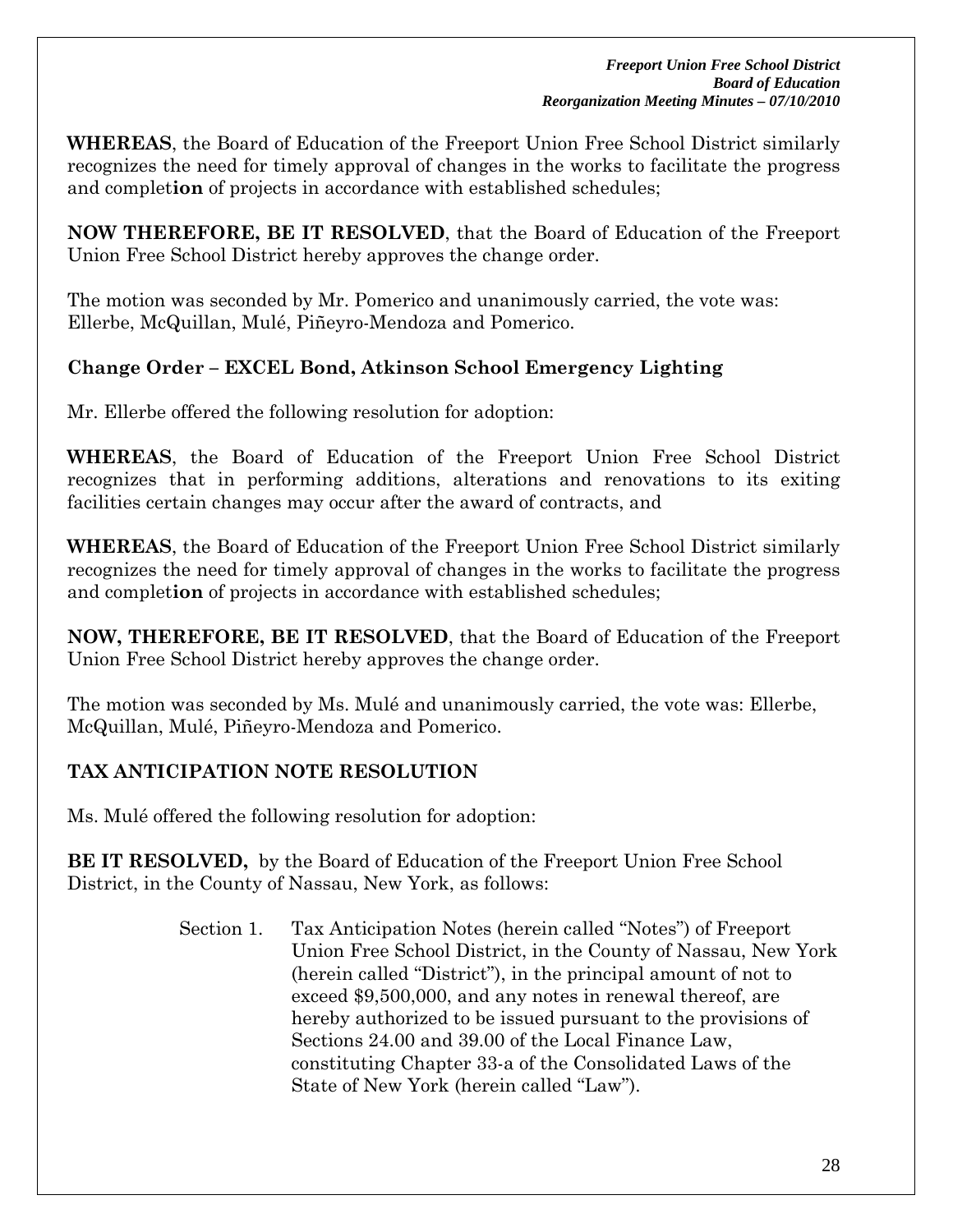- Section 2. The following additional matters are hereby determined and declared:
	- (a) The Notes shall be issued in anticipation of the collection of real estate taxes to be levied for school purposes for the fiscal year commencing July 1, 2010 and ending June 30, 2011, and the proceeds of the Notes shall be used only for the purposes for which said taxes are levied.
	- (b) The Notes shall mature within the period of one year from the date of their issuance.
	- (c) The Notes are not issued in renewal of other notes.
	- (d) The total amount of such taxes remains uncollected at the date of adoption of this resolution.

Section 3. The Notes hereby authorized shall contain the recital of validity prescribed by Section 52.00 of the Law and shall be general obligations of the District, and the faith and credit of the District are hereby pledged to the punctual payment of the principal of and interest on the Notes and unless the Notes are otherwise paid or payment provided for, an amount sufficient for such payment shall be inserted in the budget of the District and a tax sufficient to provide for the payment thereof shall be levied and collected.

Section 4. Subject to the provisions of this resolution and the Law, and pursuant to Sections 50.00, 56.00, 60.00 and 61.00 of the Law, the power to sell and issue the Notes authorized pursuant hereto, or any renewals thereof, and to determine the terms, form and contents, including the manner of execution, of such Notes, and to execute arbitrage certifications relative thereto, is hereby delegated to the President of the Board of Education, the chief fiscal officer of the District.

Section 5. The Notes shall be executed in the name of the District by the manual signature of the President of the Board of Education, the Vice President of the Board of Education, the District Treasurer, the District Clerk, or such other officer of the District as shall be designated by the chief fiscal officer of the District, and shall have the corporate seal of the District impressed or imprinted thereon which corporate seal may be attested by the manual signature of the District Clerk.

Section 6. This resolution shall take effect immediately.

The motion was seconded by Mr. Pomerico and unanimously carried, the vote was: Ellerbe, McQuillan, Mulé, Piñeyro-Mendoza and Pomerico.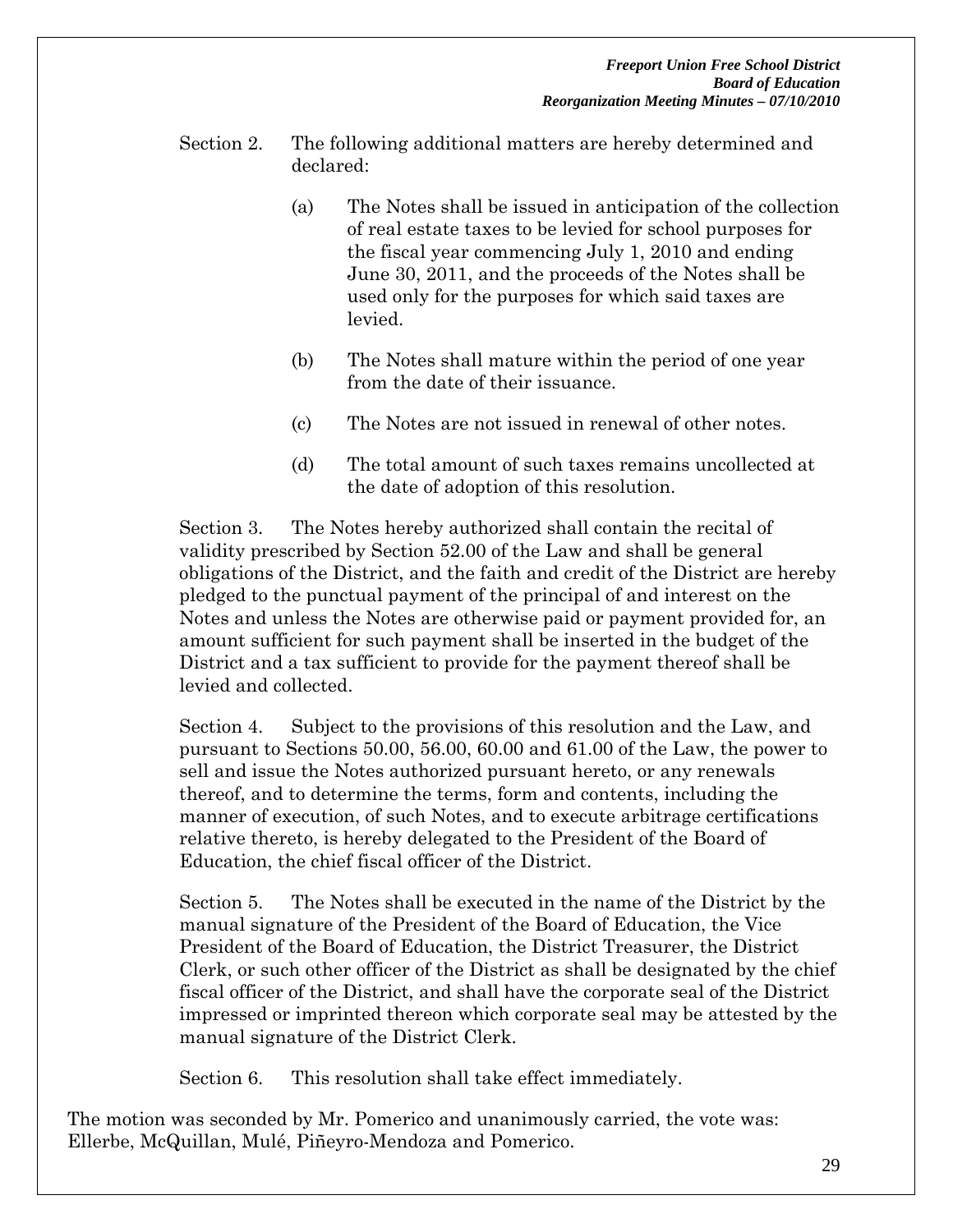## **Donation**

Mr. Pomerico offered the following resolution for adoption:

**BE IT RESOLVED**, that the Board of Education of the Freeport Union Free School District hereby accepts the generous donation of a bass drum and three tom drums valued at \$500.00 from Paul Graham of Merrick, NY.

The motion was seconded by Ms. Piñeyro-Mendoza and unanimously carried, the vote was: Ellerbe, McQuillan, Mulé, Piñeyro-Mendoza and Pomerico.

### **Stipulation of Settlement**

Ms. Piñeyro-Mendoza offered the following resolution for adoption:

**WHEREAS**, FREEPORT UFSD commenced litigation against Gruzen Samton, MGJ Engineering and JMOA Engineering in connection with design and construction management services for the construction of the New Visions School; and

**WHEREAS**, in connection with said lawsuit the School District asserted various claims against Gruzen Samton, MGJ Associates, Inc. and JMOA Engineering and said parties interposed various claims against other parties; and

**WHEREAS**, the parties have agreed to settle their claims to avoid further litigation**;** 

**NOW, THEREFORE, BE IT RESOLVED**, that the Board of Education hereby authorizes settlement of Freeport UFSD v. Gruzen Samton, et al in accordance with the terms of the attached settlement agreement; and

**BE IT FURTHER RESOLVED**, that the Board of Education hereby authorizes the Board President to execute said settlement agreement and any documents necessary to effectuate the terms of said settlement**.** 

The motion was seconded by Mr. Pomerico and unanimously carried, the vote was: Ellerbe, McQuillan, Mulé, Piñeyro-Mendoza and Pomerico.

## **Acceptance of a Capital Projects Bid**

Mr. Ellerbe offered the following resolution for adoption:

**BE IT RESOLVED** that the Board of Education of the Freeport Union Free School District hereby awards the following bid as listed in the Bid Award Report and as recommended in the bid recommendation, accepting the lowest responsible bid as per bid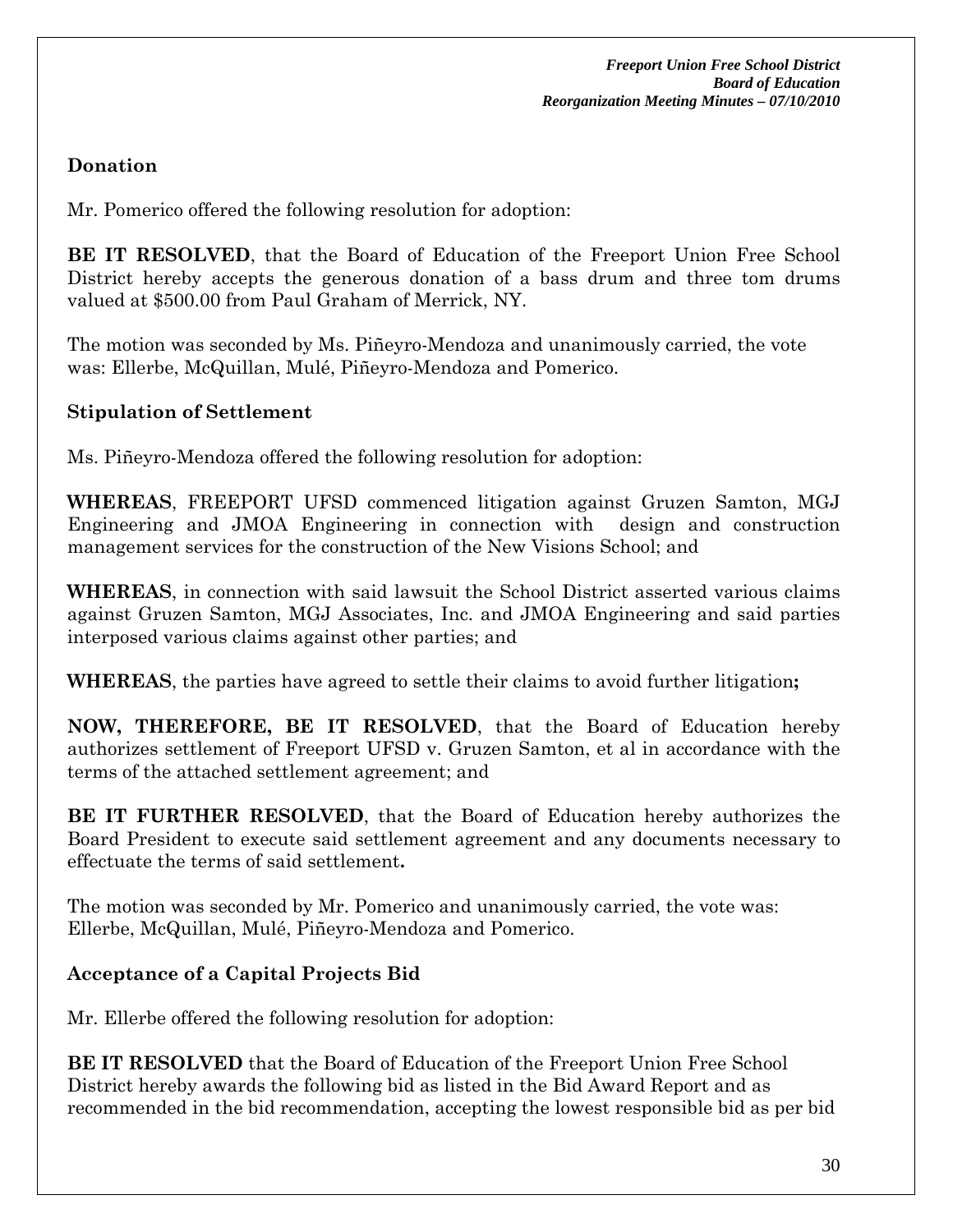specifications, and reserving the right to increase or decrease quantities of each item as needed. (as attached)

The motion was seconded by Ms. Mulé and unanimously carried, the vote was: Ellerbe, McQuillan, Mulé, Piñeyro-Mendoza and Pomerico.

### **Education**

### **Abolishment of Elementary Health Course and Creation of Additional Physical Education Classes**

Ms. Mulé offered the following resolution for adoption:

**BE IT RESOLVED,** that the Board of Education of the Freeport Union Free District hereby abolishes health as a separate course and creates additional physical education classes at Archer Street, Bayview Avenue, New Visions and Leo F. Giblyn Schools effective with the 2010-2011 school year.

**BE IT FURTHER RESOLVED**, that topics covered in health courses be taught through regular classroom instruction and physical education classes, and that suitable professional development activities be provided to ensure that classroom and physical education teachers have knowledge required to provide effective health instruction.

The motion was seconded by Mr. Pomerico and unanimously carried, the vote was: Ellerbe, McQuillan, Mulé, Piñeyro-Mendoza and Pomerico.

### **Executive Session**

At 8:08 p.m., on a motion by Mr. Ellerbe and seconded by Mr. Pomerico the Board adjourned to executive session for one matter of personnel. The vote was unanimous: Ellerbe, McQuillan, Mulé, Piñeyro-Mendoza and Pomerico.

At 8:15 p.m., on a motion by Mr. Ellerbe and a second by Ms. Piñeyro-Mendoza, the Board returned to open session. The vote was: Ellerbe, McQuillan, Mulé, Piñeyro-Mendoza and Pomerico.

## **Adjournment**

At 8:16 p.m., with no other business, on a motion by Mr. Ellerbe and seconded by Ms. Mulé, the Board adjourned the meeting. The vote was unanimous: Ellerbe, McQuillan, Mulé, Piñeyro-Mendoza and Pomerico.

## **Next Meeting**

The next regularly scheduled meeting of the Board of Education will be held on August 4, 2010, at the New Visions School.

Respectfully submitted,